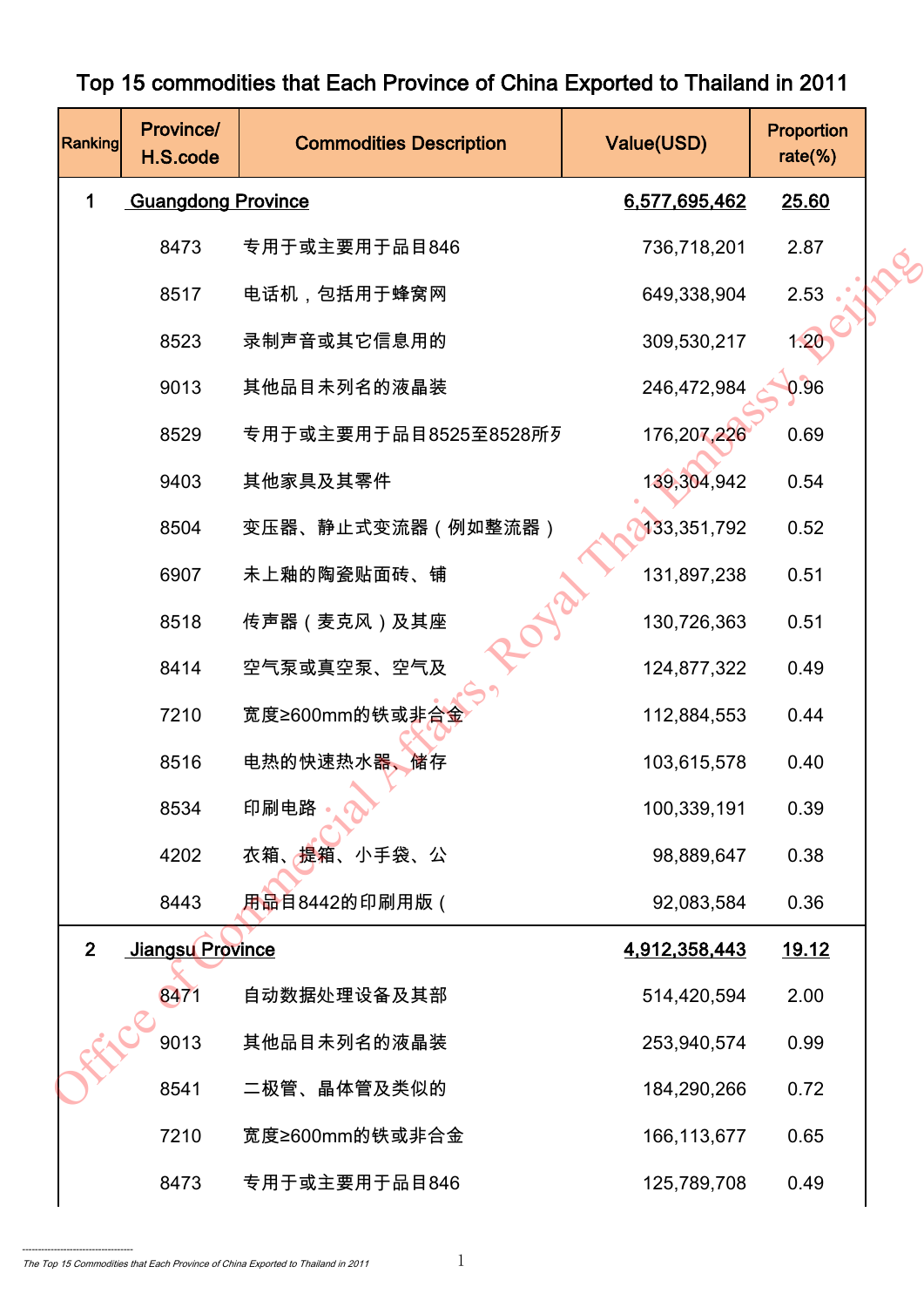| Ranking      | Province/<br>H.S.code | <b>Commodities Description</b>      | Value(USD)    | <b>Proportion</b><br>rate $(\%)$ |  |
|--------------|-----------------------|-------------------------------------|---------------|----------------------------------|--|
|              | 7227                  | 不规则盘卷的其他合金钢热轧条、杆                    | 123,441,192   | 0.48                             |  |
|              | 8517                  | 电话机,包括用于蜂窝网                         | 121,513,861   | 0.47                             |  |
|              | 8414                  | 空气泵或真空泵、空气及                         | 105,647,102   | 0.41                             |  |
|              | 2933                  | 仅含有氮杂原子的杂环化合物                       | 65,299,058    | 0.25                             |  |
|              | 4810                  | 成卷或成张矩形(包括正                         | 63,959,820    | 0.25                             |  |
|              | 8544                  | 绝缘(包括漆包或阳极化                         | 61,674,711    | 0.24                             |  |
|              | 8534                  | 印刷电路                                | 57,428,330    | 0.22                             |  |
|              | 3808                  | 杀虫剂、杀鼠剂、杀菌剂                         | 56,399,924    | 0.22                             |  |
|              | 7228                  | 其他合金钢条、杆;其他合                        | 56,348,237    | 0.22                             |  |
|              | 7225                  | 其他合金钢平板轧材,宽≥600mm                   | 56,319,430    | 0.22                             |  |
| $\mathbf{3}$ | Shanghai              |                                     | 3,015,168,718 | <u>11.73</u>                     |  |
|              | 8471                  | 自动数据处理设备及其部                         | 465,951,985   | 1.81                             |  |
|              | 9013                  | 其他品目未列名的液晶装                         | 242,504,620   | 0.94                             |  |
|              | 8542                  | 集成电路                                | 153, 157, 614 | 0.60                             |  |
|              | 8517                  | 电话机,包括 <mark>用</mark> 于蜂窝网          | 83,659,376    | 0.33                             |  |
|              | 7210                  | 宽度≥600mm的铁或非合金                      | 74,545,413    | 0.29                             |  |
|              | 8708                  | <mark>机动车</mark> 的零件、附件,品目8701至870! | 63,077,924    | 0.25                             |  |
|              | 741                   | 铜管                                  | 57,402,887    | 0.22                             |  |
|              | 8479                  | 本章其他品目未列名的具有独立功能的                   | 54,880,156    | 0.21                             |  |
|              | 8504                  | 变压器、静止式变流器(例如整流器)                   | 46,116,088    | 0.18                             |  |
|              | 8477                  | 本章其他品目未列名的橡胶或塑料及其                   | 38,606,046    | 0.15                             |  |
|              | 7221                  | 不规则盘卷的不锈钢热轧条、杆                      | 34,639,426    | 0.13                             |  |
|              | 2936                  | 天然或合成再制的维生素                         | 31,516,328    | 0.12                             |  |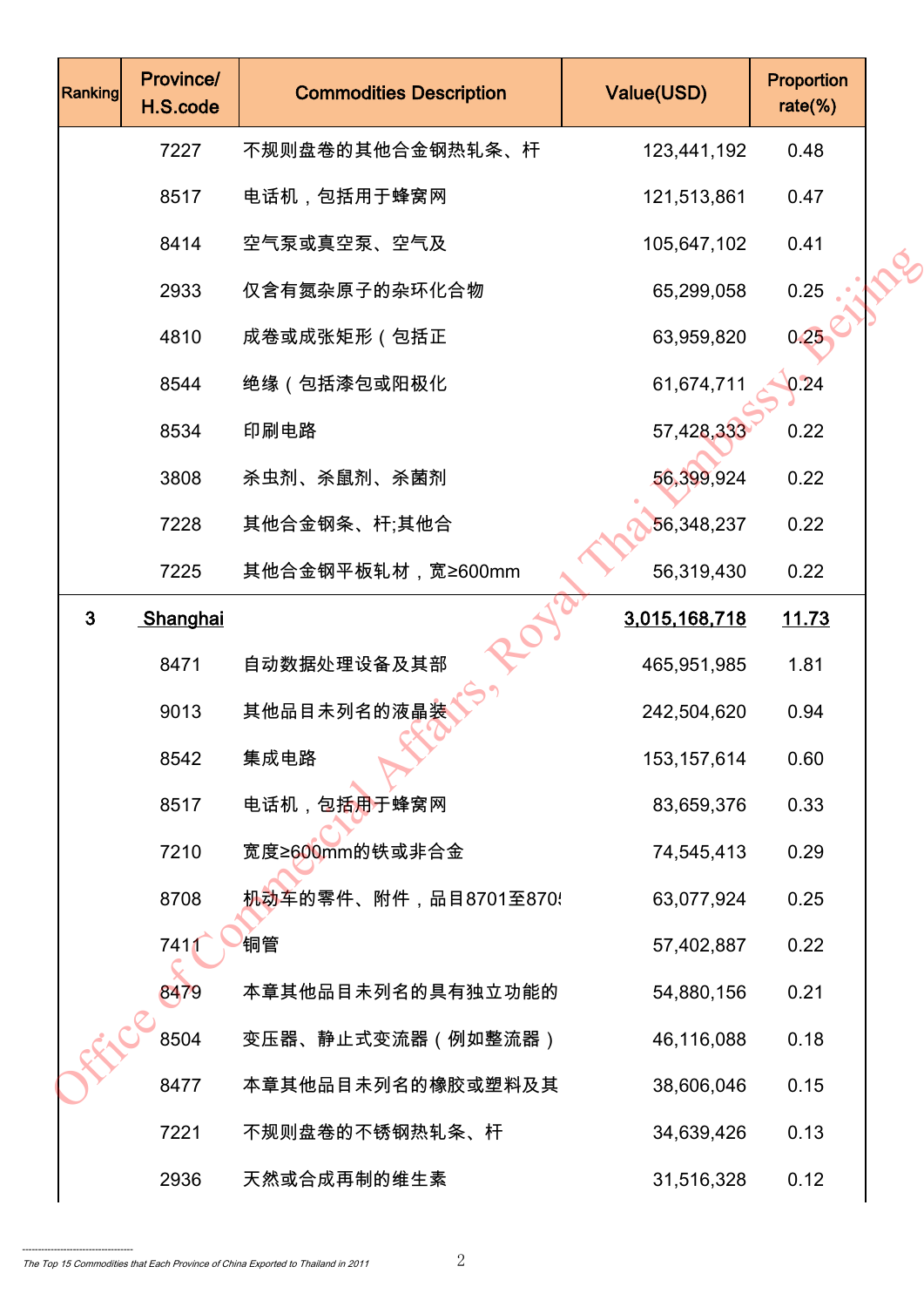| Ranking | Province/<br>H.S.code    | <b>Commodities Description</b> | Value(USD)           | Proportion<br>$rate$ %) |  |
|---------|--------------------------|--------------------------------|----------------------|-------------------------|--|
|         | 8421                     | 离心机,包括离心干燥剂                    | 31,421,370           | 0.12                    |  |
|         | 8702                     | 客运机动车辆,≥10座(包括驾驶座)             | 31,305,331           | 0.12                    |  |
|         | 8483                     | 传动轴(包括凸轮轴及曲                    | 30,430,498           | 0.12                    |  |
| 4       | <b>Zhejiang Province</b> |                                | 2,970,370,779        | <u>11.56</u>            |  |
|         | 9013                     | 其他品目未列名的液晶装                    | 125,011,737          | 0.49                    |  |
|         | 5407                     | 合成纤维长丝纱线的机织                    | 92,729,508           | 0.36                    |  |
|         | 8501                     | 电动机及发电机(不包括发电机组)               | 76,896,578           | 0.30                    |  |
|         | 8467                     | 手提式风动或液压工具及                    | 76,004,729           | 0.30                    |  |
|         | 8481                     | 用于管道、锅炉、罐、桶                    | 72,545,928           | 0.28                    |  |
|         | 8424                     | 液体或粉末的喷射、散布                    | 65,174,911           | 0.25                    |  |
|         | 2709                     | 石油原油及从沥青矿物提取的原油                | 62,588,482           | 0.24                    |  |
|         | 8544                     | 绝缘 (包括漆包或阳极化                   | 59,015,019           | 0.23                    |  |
|         | 8708                     | 机动车的零件、附件,品目8701至870!          | 58,546,851           | 0.23                    |  |
|         | 8483                     | 传动轴(包括凸轮轴及曲                    | 58,462,908           | 0.23                    |  |
|         | 8505                     | 电磁铁;永磁铁及磁化后准                   | 58,287,756           | 0.23                    |  |
|         | 8541                     | 二极管、晶体管及类似的                    | 56,300,158           | 0.22                    |  |
|         | 7318                     | 钢铁制的螺钉、螺栓、螺                    | 55,029,540           | 0.21                    |  |
|         | 3808                     | 杀虫剂、杀鼠剂、杀菌剂                    | 54,149,421           | 0.21                    |  |
|         | 8413                     | 液体泵,不论是否装有计量装置;液体提             | 49,270,774           | 0.19                    |  |
| $5 -$   | <b>Shandong Province</b> |                                | <u>1,929,058,580</u> | 7.51                    |  |
|         | 5208                     | 棉机织物,按重量计含棉量≥85%,每             | 135,953,425          | 0.53                    |  |
|         | 4412                     | 胶合板、单板饰面板及类似的多层板               | 84,245,758           | 0.33                    |  |
|         | 5516                     | 人造纤维短纤纺制的机织物                   | 83,738,715           | 0.33                    |  |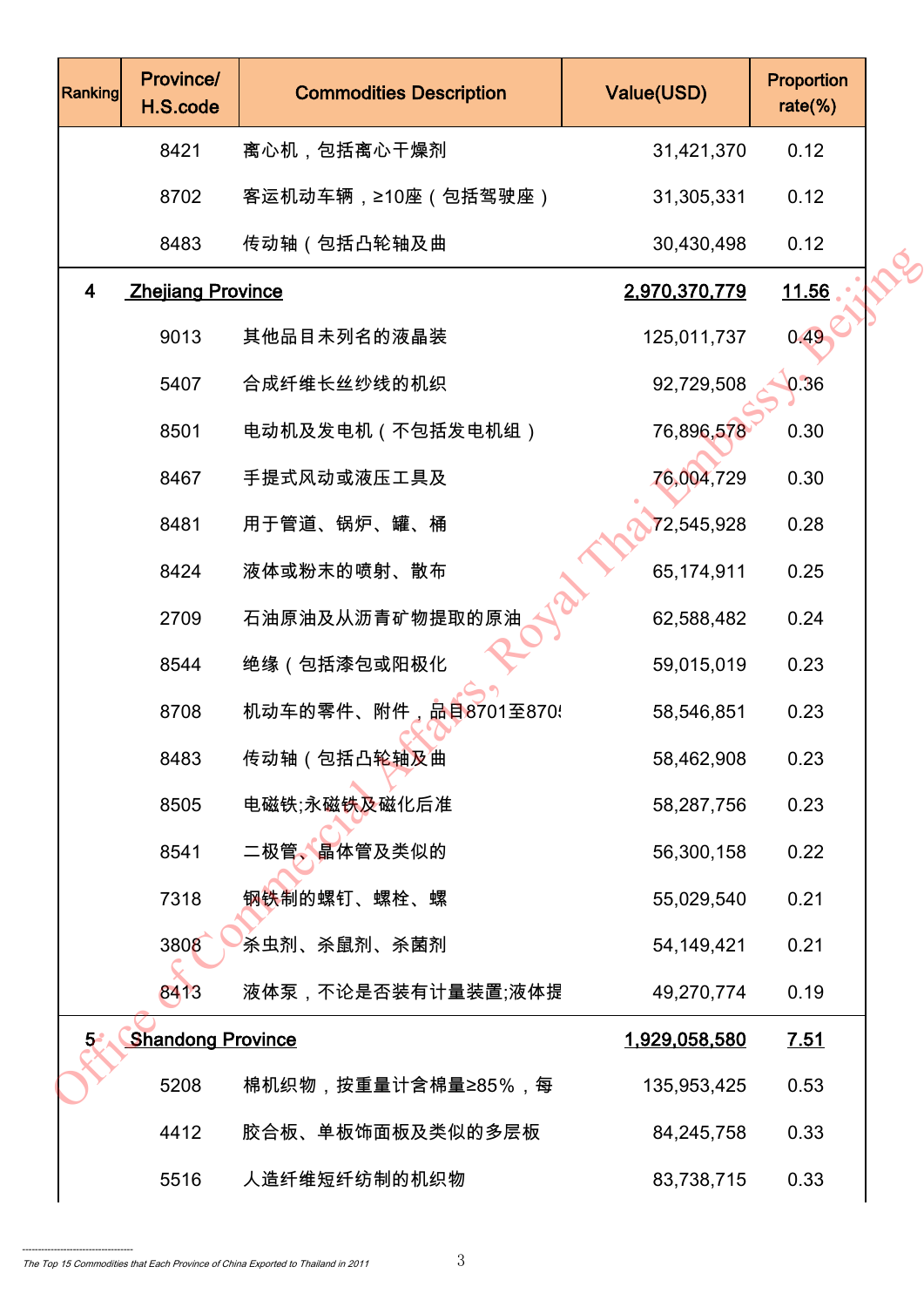| Ranking | Province/<br>H.S.code  | <b>Commodities Description</b>   | Value(USD)    | Proportion<br>rate $(\%)$ |  |
|---------|------------------------|----------------------------------|---------------|---------------------------|--|
|         | 7225                   | 其他合金钢平板轧材,宽≥600mm                | 69,907,702    | 0.27                      |  |
|         | 8701                   | 牵引车、拖拉机(品目8709的牵引车除              | 59,413,887    | 0.23                      |  |
|         | 0703                   | 鲜或冷藏洋葱、青葱、大蒜、韭葱及其                | 57,331,460    | 0.22                      |  |
|         | 0808                   | 鲜的苹果、梨及榅桲□                       | 56,480,259    | 0.22                      |  |
|         | 4011                   | 新的充气橡胶轮胎                         | 44,908,527    | 0.17                      |  |
|         | 7210                   | 宽度≥600mm的铁或非合金                   | 36,237,062    | 0.14                      |  |
|         | 7201                   | 生铁及镜铁,锭、块或其他初级形状                 | 31, 155, 974  | 0.12                      |  |
|         | 3808                   | 杀虫剂、杀鼠剂、杀菌剂                      | 28,070,909    | 0.11                      |  |
|         | 4002                   | 合成橡胶及从油类提取的                      | 27,962,950    | 0.11                      |  |
|         | 7606                   | 铝板、片及带,厚度>0.2mm                  | 27,541,781    | 0.11                      |  |
|         | 9403                   | 其他家具及其零件                         | 25,160,200    | 0.10                      |  |
|         | 8477                   | 本章其他品目未列名的橡胶或塑料及其                | 23,488,666    | 0.09                      |  |
| 6       | <b>Fujian Province</b> |                                  | 1,113,406,169 | 4.33                      |  |
|         | 9013                   | 其他品目未列名的液晶装                      | 117,126,493   | 0.46                      |  |
|         | 0303                   | 冻鱼,但品目0304的鱼片及其他鱼肉除              | 84,569,153    | 0.33                      |  |
|         | 6601                   | 雨伞及 <mark>阳伞</mark> (包括手杖伞、庭园用伞及 | 50,425,604    | 0.20                      |  |
|         | 8528                   | 监 <mark>视器</mark> 及投影机,未装电       | 45,852,283    | 0.18                      |  |
|         | 8708                   | 机动车的零件、附件,品目8701至870{            | 42,757,595    | 0.17                      |  |
|         | 0712                   | 干蔬菜,整个、切块、切                      | 28,253,633    | 0.11                      |  |
|         | 0307                   | 带壳或去壳的软体动物,                      | 26,792,946    | 0.10                      |  |
|         | 6402                   | 橡胶或塑料制外底及鞋面的其他鞋靴                 | 26,512,635    | 0.10                      |  |
|         | 6802                   | 已加工碑石或建筑用石(                      | 26,218,770    | 0.10                      |  |
|         | 6406                   | 鞋靴零件(包括鞋面,不                      | 25,701,526    | 0.10                      |  |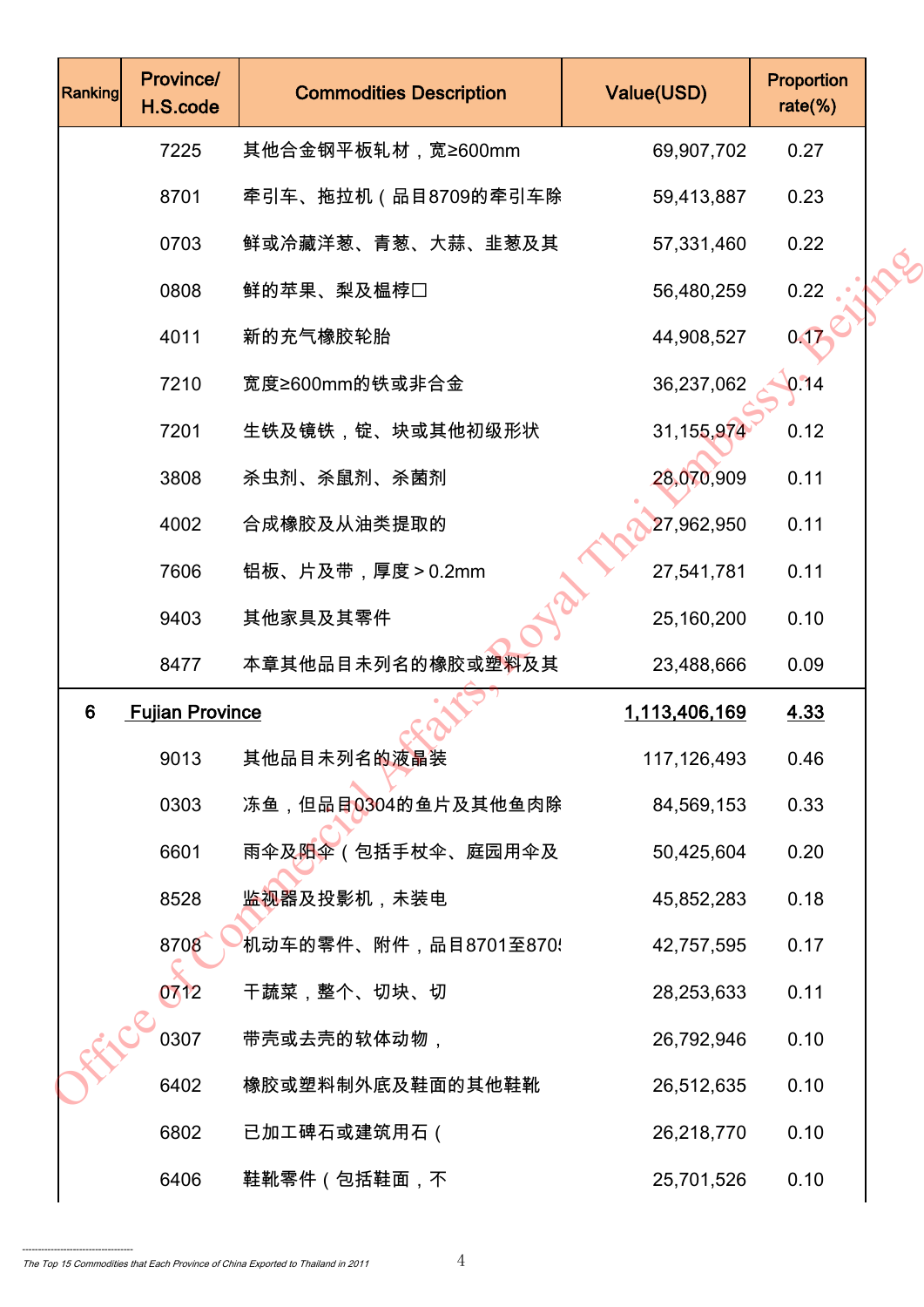| <b>Ranking</b> | Province/<br>H.S.code    | <b>Commodities Description</b>       | Value(USD)  | Proportion<br>$rate$ %) |  |
|----------------|--------------------------|--------------------------------------|-------------|-------------------------|--|
|                | 9403                     | 其他家具及其零件                             | 24,170,011  | 0.09                    |  |
|                | 0806                     | 鲜或干的葡萄                               | 20,476,139  | 0.08                    |  |
|                | 7607                     | 铝箔 (不论是否印花或用                         | 20,228,508  | 0.08                    |  |
|                | 8517                     | 电话机,包括用于蜂窝网                          | 19,868,274  | 0.08                    |  |
|                | 0805                     | 鲜或干的柑桔属水果                            | 19,757,162  | 0.08                    |  |
| $\overline{7}$ | <b>Tianjin</b>           |                                      | 697,047,088 | 2.71                    |  |
|                | 9013                     | 其他品目未列名的液晶装                          | 117,386,451 | 0.46                    |  |
|                | 7304                     | 无缝钢铁管及空心异型材(铸铁的除外                    | 68,499,720  | 0.27                    |  |
|                | 8517                     | 电话机,包括用于蜂窝网                          | 52,811,934  | 0.21                    |  |
|                | 8414                     | 空气泵或真空泵、空气及                          | 25,322,778  | 0.10                    |  |
|                | 7227                     | 不规则盘卷的其他合金钢热轧条、                      | 19,412,991  | 0.08                    |  |
|                | 2613                     | 钼矿砂及其精矿                              | 17,228,848  | 0.07                    |  |
|                | 8541                     | 二极管、晶体管及类似的                          | 15,384,189  | 0.06                    |  |
|                | 8525                     | 无线电广播、电视发送设                          | 14,399,559  | 0.06                    |  |
|                | 8501                     | 电动机及发电机(不包括发电机组)                     | 12,869,358  | 0.05                    |  |
|                | 8431                     | 专用于 <mark>或主</mark> 要用于品目8425至8430所歹 | 12,540,263  | 0.05                    |  |
|                | 7217                     | 铁丝或非合金钢丝                             | 11,531,335  | 0.04                    |  |
|                | 7306                     | 其他钢铁管及空心异型材                          | 10,958,954  | 0.04                    |  |
|                | 8516                     | 电热的快速热水器、储存                          | 10,864,174  | 0.04                    |  |
|                | 2803                     | 碳(碳黑及其他品目未列名的其他形态                    | 10,143,199  | 0.04                    |  |
|                | 2815                     | 氢氧化钠(烧碱);氢氧化                         | 8,675,175   | 0.03                    |  |
| 8              | <b>Liaoning Province</b> |                                      | 610,466,785 | 2.38                    |  |
|                | 7227                     | 不规则盘卷的其他合金钢热轧条、杆                     | 57,997,088  | 0.23                    |  |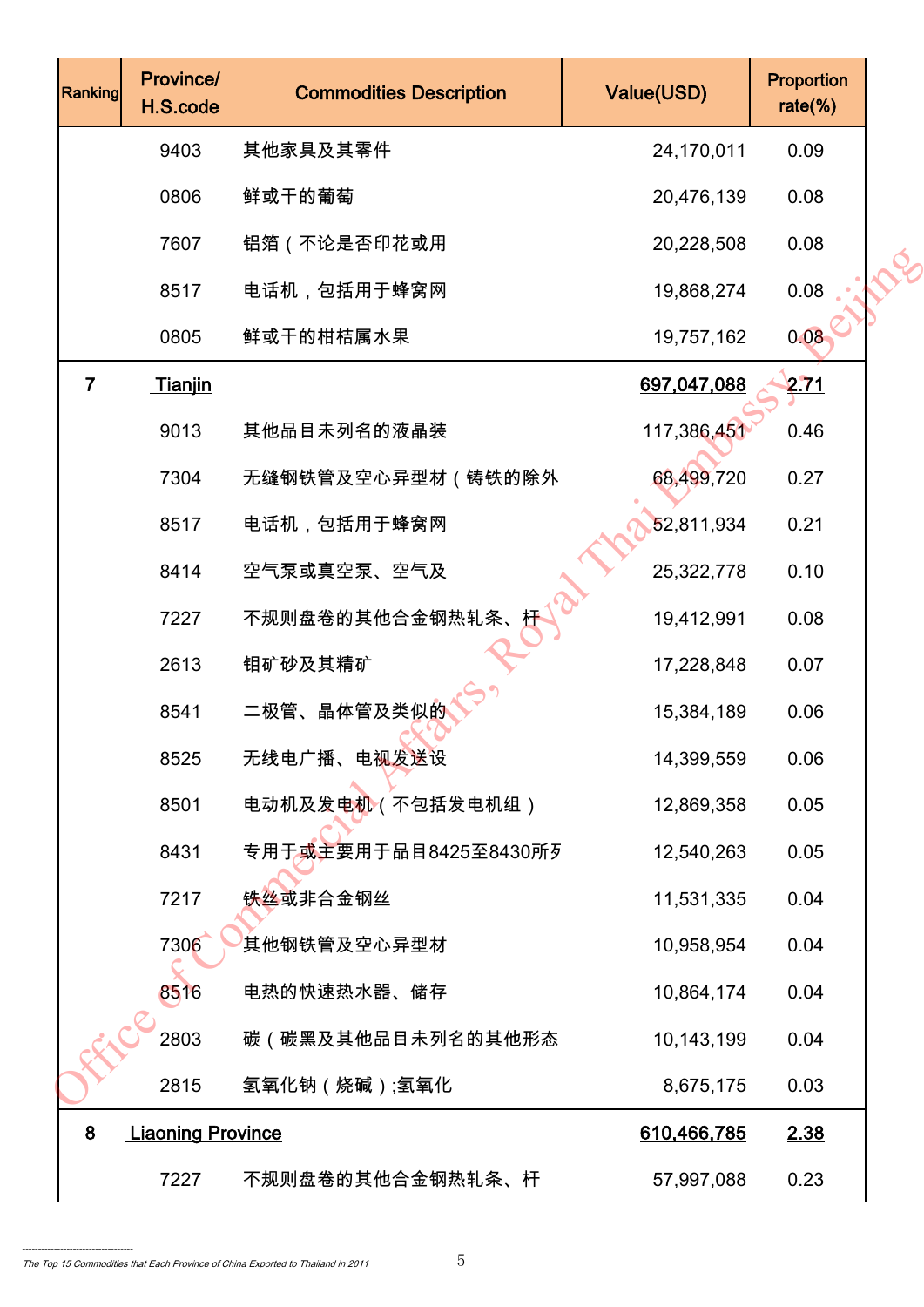| Ranking | Province/<br>H.S.code | <b>Commodities Description</b> | Value(USD)   | Proportion<br>$rate$ %) |  |
|---------|-----------------------|--------------------------------|--------------|-------------------------|--|
|         | 7209                  | 宽度≥600mm的铁或非合金                 | 53,112,802   | 0.21                    |  |
|         | 7225                  | 其他合金钢平板轧材,宽≥600mm              | 52,386,327   | 0.20                    |  |
|         | 7302                  | 铁道及电车道铺轨用钢铁                    | 45, 182, 159 | 0.18                    |  |
|         | 7228                  | 其他合金钢条、杆;其他合                   | 33,815,888   | 0.13                    |  |
|         | 1107                  | 麦芽,不论是否焙制                      | 17,000,254   | 0.07                    |  |
|         | 2803                  | 碳(碳黑及其他品目未列名的其他形态              | 14,618,257   | 0.06                    |  |
|         | 8708                  | 机动车的零件、附件,品目8701至870!          | 13,332,465   | 0.05                    |  |
|         | 8414                  | 空气泵或真空泵、空气及                    | 12,695,930   | 0.05                    |  |
|         | 7312                  | 非绝缘的钢铁绞股线、绳、缆、编带、              | 11,460,695   | 0.04                    |  |
|         | 8501                  | 电动机及发电机 (不包括发电机组)              | 10,523,139   | 0.04                    |  |
|         | 8527                  | 无线电广播接收设备,不                    | 10,224,456   | 0.04                    |  |
|         | 6902                  | 耐火砖、块、瓦及类似耐                    | 9,854,722    | 0.04                    |  |
|         | 8426                  | 船用桅杆式起重机;起重机                   | 9,047,301    | 0.04                    |  |
|         | 2526                  | 天然冻石,不论是否粗加                    | 7,852,079    | 0.03                    |  |
| 9       | <b>Hebei Province</b> |                                | 444,756,263  | 1.73                    |  |
|         | 7210                  | 宽度≥600mm的铁或非合金                 | 37, 195, 579 | 0.14                    |  |
|         | 6302                  | 床上、餐桌、 盥洗及厨房用的织物制品             | 32,424,739   | 0.13                    |  |
|         | 7228                  | 其他合金钢条、杆;其他合                   | 27,837,765   | 0.11                    |  |
|         | 2922                  | 含氧基氨基化合物                       | 12,877,852   | 0.05                    |  |
|         | 2941                  | 抗菌素                            | 11,316,851   | 0.04                    |  |
|         | 7314                  | 钢铁丝制的布(包括环形                    | 11,021,433   | 0.04                    |  |
|         | 3102                  | 矿物氮肥及化学氮肥                      | 10,897,567   | 0.04                    |  |
|         | 2932                  | 仅含有氧杂原子的杂环化合物                  | 9,556,209    | 0.04                    |  |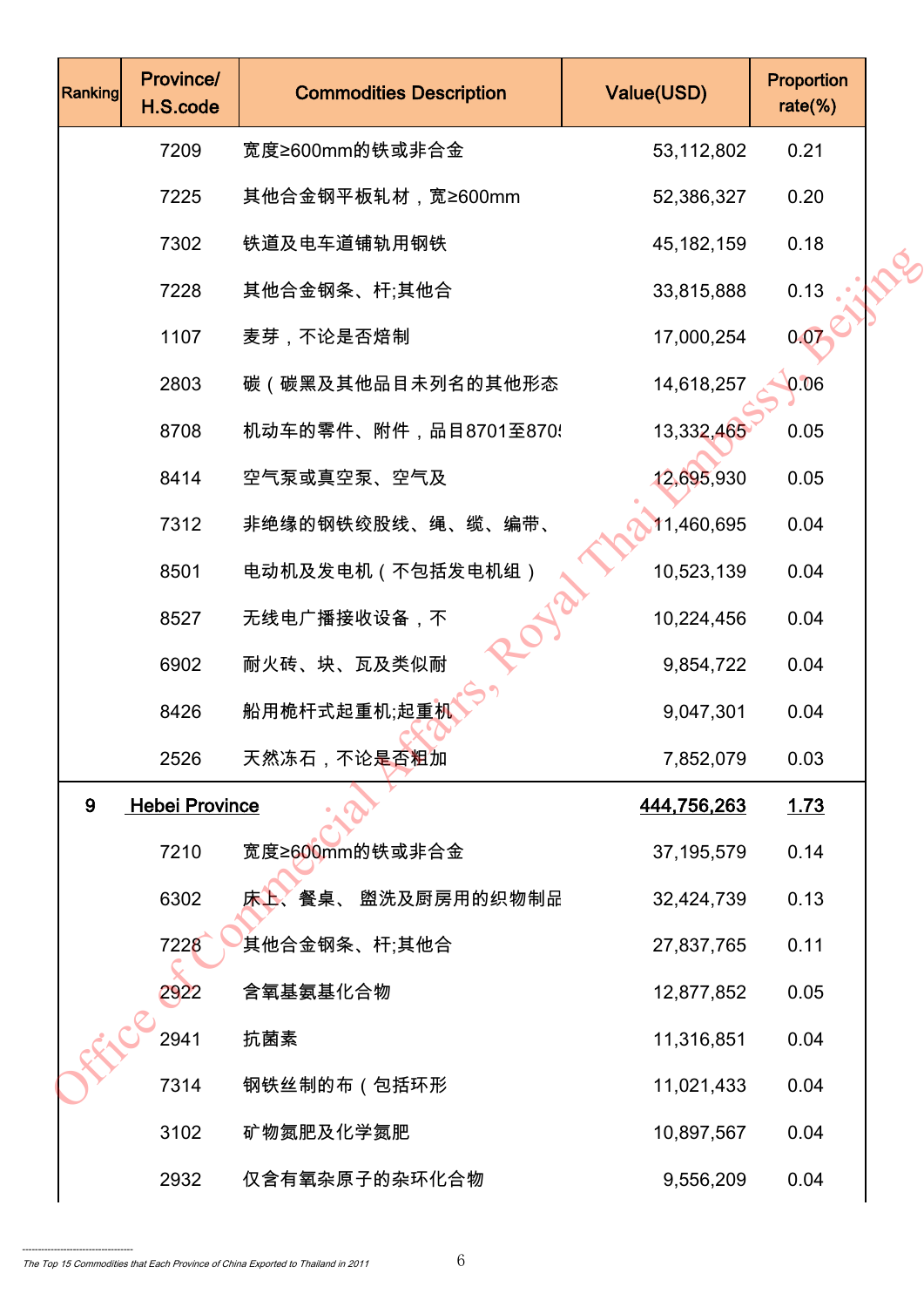| Ranking | Province/<br>H.S.code  | <b>Commodities Description</b> | Value(USD)   | Proportion<br>rate $(\%)$ |  |
|---------|------------------------|--------------------------------|--------------|---------------------------|--|
|         | 7227                   | 不规则盘卷的其他合金钢热轧条、杆               | 7,954,253    | 0.03                      |  |
|         | 7307                   | 钢铁管子附件(例如, 接头、肘管、管             | 7,571,929    | 0.03                      |  |
|         | 8414                   | 空气泵或真空泵、空气及                    | 7,292,279    | 0.03                      |  |
|         | 0504                   | 整个或切块的动物(鱼除                    | 6,974,882    | 0.03                      |  |
|         | 5513                   | 合成纤维短纤纺制的机织                    | 6,129,108    | 0.02                      |  |
|         | 7318                   | 钢铁制的螺钉、螺栓、螺                    | 6,098,519    | 0.02                      |  |
|         | 0802                   | 鲜或干的其他坚果,不论是否去壳或去              | 5,863,605    | 0.02                      |  |
| 10      | <b>Yunnan Province</b> |                                | 399,386,046  | 1.55                      |  |
|         | 3105                   | 含氮、磷、钾中二种或三                    | 48,856,727   | 0.19                      |  |
|         | 0704                   | 鲜或冷藏的卷心菜、菜花                    | 48,674,337   | 0.19                      |  |
|         | 0810                   | V2<br>其他鲜果                     | 39,486,186   | 0.15                      |  |
|         | 0712                   | 干蔬菜,整个、切块、切                    | 33,952,802   | 0.13                      |  |
|         | 0703                   | 鲜或冷藏洋葱、青葱、大蒜、<br>韭葱及其          | 28,819,408   | 0.11                      |  |
|         | 0806                   | 鲜或干的葡萄                         | 26,926,384   | 0.10                      |  |
|         | 0708                   | 鲜或冷藏的豆类蔬菜,不论是否脱荚               | 21,948,028   | 0.09                      |  |
|         | 2005                   | 其他未冷冻蔬菜,用醋或                    | 18,374,566   | 0.07                      |  |
|         | 7106                   | 银(包括镀金、镀铂的银),未锻造、              | 16, 123, 253 | 0.06                      |  |
|         | 0603                   | 制花束或装饰用的插花及                    | 10,258,286   | 0.04                      |  |
|         | 0805                   | 鲜或干的柑桔属水果                      | 10,021,546   | 0.04                      |  |
|         | 1106                   | 用品目0713的干豆或0714                | 7,050,600    | 0.03                      |  |
|         | 0709                   | 鲜或冷藏的其他蔬菜                      | 6,928,907    | 0.03                      |  |
|         | 1206                   | 葵花子,不论是否破碎                     | 6,685,023    | 0.03                      |  |
|         | 8541                   | 二极管、晶体管及类似的                    | 5,595,700    | 0.02                      |  |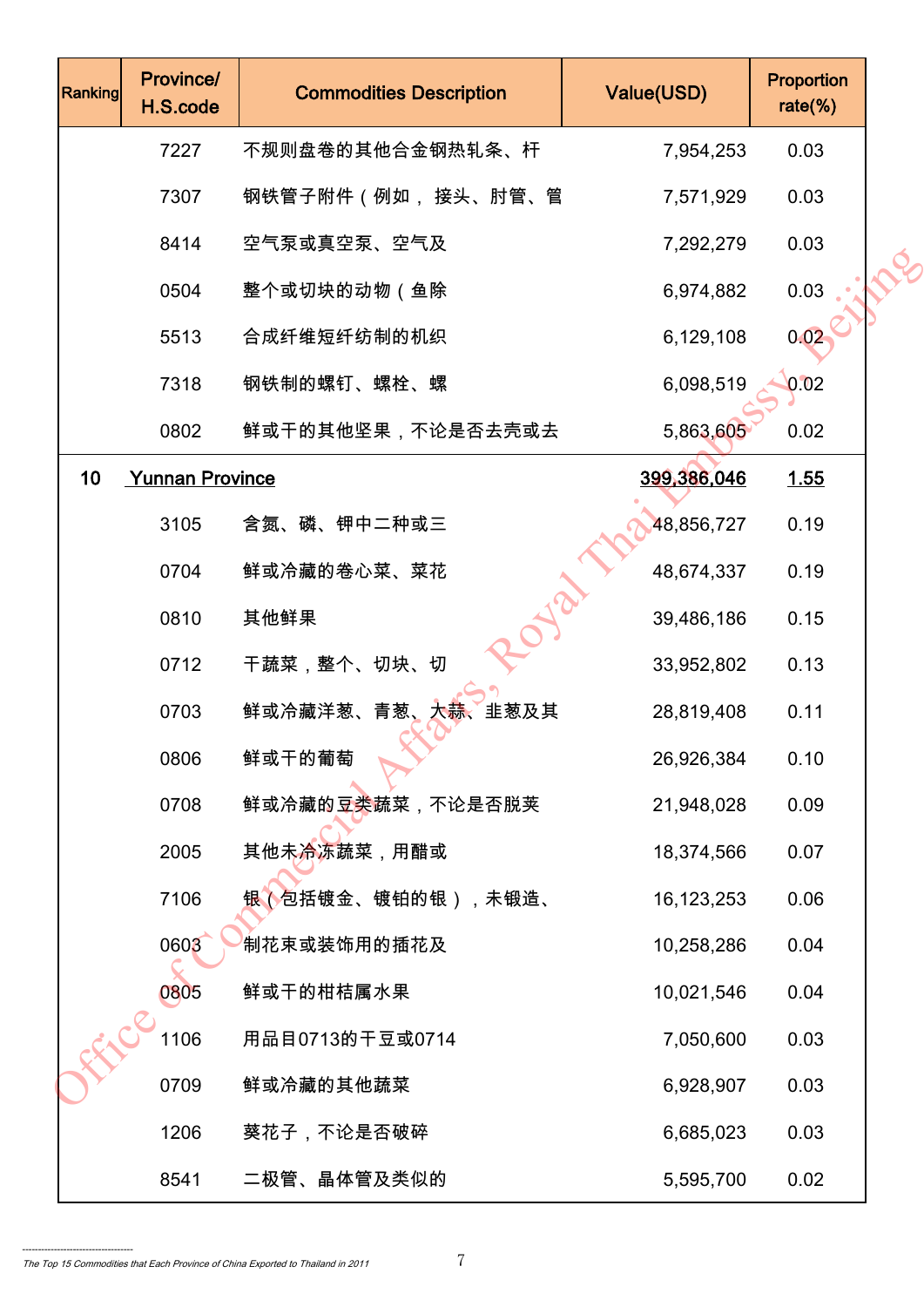| Ranking | <b>Province/</b><br>H.S.code | <b>Commodities Description</b>   | Value(USD)         | Proportion<br>$rate$ %) |  |
|---------|------------------------------|----------------------------------|--------------------|-------------------------|--|
| 11      | Beijing                      |                                  | 349,870,551        | <u>1.36</u>             |  |
|         | 8517                         | 电话机,包括用于蜂窝网                      | 92,869,084         | 0.36                    |  |
|         | 8708                         | 机动车的零件、附件,品目8701至870!            | 21,703,263         | 0.08                    |  |
|         | 7202                         | 铁合金                              | 15,942,607         | 0.06                    |  |
|         | 2710                         | 石油及从沥青矿物提取的                      | 14,045,792         | 0.05                    |  |
|         | 9022                         | X射线或α射线、β射线、                     | 12,956,373         | 0.05                    |  |
|         | 8472                         | 其他办公室用机器(例如                      | 11,455,779         | 0.04                    |  |
|         | 8477                         | 本章其他品目未列名的橡胶或塑料及其                | 8,759,804          | 0.03                    |  |
|         | 8411                         | 涡轮喷气发动机,涡轮螺桨发动机及其                | 6,755,760          | 0.03                    |  |
|         | 8542                         | 集成电路                             | 5,409,504          | 0.02                    |  |
|         | 8505                         | 电磁铁;永磁铁及磁化后准                     | 5,280,380          | 0.02                    |  |
|         | 7311                         | 装压缩气体或液化气体用的钢铁容器                 | 4,950,224          | 0.02                    |  |
|         | 8906                         | 其他船舶,包括军舰及救 <mark>生</mark> 船,但划艇 | 4,894,615          | 0.02                    |  |
|         | 4002                         | 合成橡胶及从油类提取的                      | 4,584,904          | 0.02                    |  |
|         | 8541                         | 二极管、晶体 <mark>管</mark> 及类似的       | 4,512,726          | 0.02                    |  |
|         | 3815                         | 其他品目未列名的反应引发剂、反应催                | 4,412,208          | 0.02                    |  |
| 12      | <b>Henan Province</b>        |                                  | <u>344,257,676</u> | <u>1.34</u>             |  |
|         | 7106                         | <sup>'</sup> 银(包括镀金、镀铂的银),未锻造、   | 55,932,977         | 0.22                    |  |
|         | 0712                         | 干蔬菜,整个、切块、切                      | 39,008,624         | 0.15                    |  |
|         | 7411                         | 铜管                               | 33,652,315         | 0.13                    |  |
|         | 9403                         | 其他家具及其零件                         | 16,554,145         | 0.06                    |  |
|         | 7606                         | 铝板、片及带,厚度>0.2mm                  | 16,373,865         | 0.06                    |  |
|         | 5902                         | 尼龙或其他聚酰胺、聚酯或粘胶纤维高                | 12,870,103         | 0.05                    |  |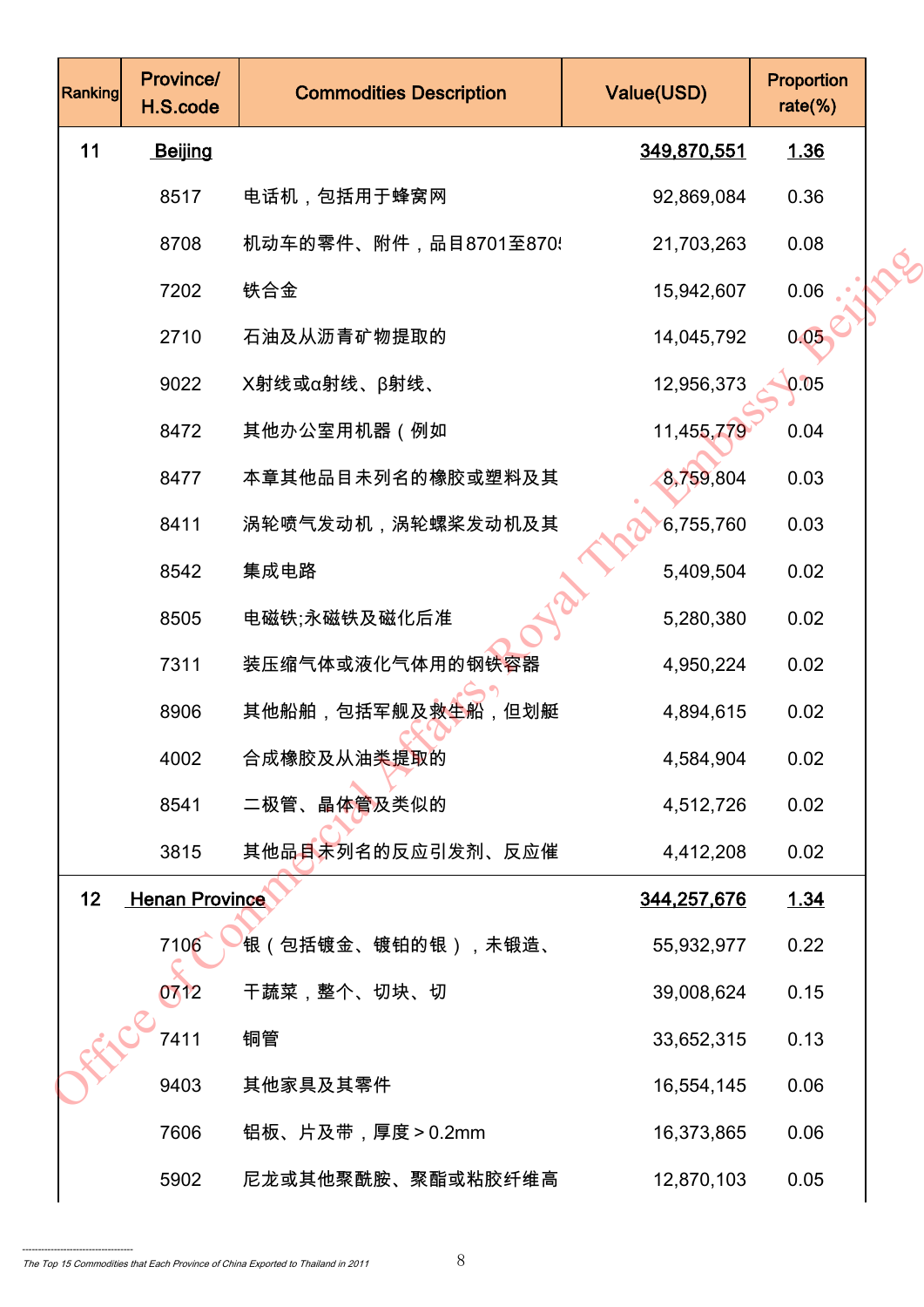| Ranking | Province/<br>H.S.code | <b>Commodities Description</b> | Value(USD)  | Proportion<br>$rate$ %) |  |
|---------|-----------------------|--------------------------------|-------------|-------------------------|--|
|         | 2818                  | 人造刚玉,不论是否已有化学定义;氧化             | 10,441,372  | 0.04                    |  |
|         | 0703                  | 鲜或冷藏洋葱、青葱、大蒜、韭葱及其              | 8,882,425   | 0.03                    |  |
|         | 2309                  | 配制的动物饲料                        | 6,080,113   | 0.02                    |  |
|         | 6902                  | 耐火砖、块、瓦及类似耐                    | 5,976,679   | 0.02                    |  |
|         | 0904                  | 胡椒;辣椒干及辣椒粉                     | 5,874,084   | 0.02                    |  |
|         | 2932                  | 仅含有氧杂原子的杂环化合物                  | 5,008,346   | 0.02                    |  |
|         | 5801                  | 起绒机织物及绳绒织物,但品目5802或            | 4,647,354   | 0.02                    |  |
|         | 3812                  | 配制的橡胶促进剂;其他品                   | 4,609,666   | 0.02                    |  |
|         | 2941                  | 抗菌素                            | 4,139,221   | 0.02                    |  |
| 13      | <b>Hubei Province</b> |                                | 291,201,187 | 1.13                    |  |
|         | 0712                  | 干蔬菜,整个、切块、切                    | 92,368,846  | 0.36                    |  |
|         | 3105                  | 含氮、磷、钾中二种或三                    | 18,076,693  | 0.07                    |  |
|         | 8544                  | 绝缘(包括漆包或阳极 <u>化</u>            | 12,721,584  | 0.05                    |  |
|         | 2835                  | 次磷酸盐、亚磷酸盐及磷                    | 9,849,028   | 0.04                    |  |
|         | 7228                  | 其他合金钢条、杆;其他合                   | 9,427,931   | 0.04                    |  |
|         | 2933                  | 仅含有氮杂原子的杂环化合物                  | 7,920,579   | 0.03                    |  |
|         | 8704                  | 货运机动车辆                         | 7,008,710   | 0.03                    |  |
|         | 7210                  | 宽度≥600mm的铁或非合金                 | 5,725,600   | 0.02                    |  |
|         | 8501                  | 电动机及发电机(不包括发电机组)               | 4,929,265   | 0.02                    |  |
|         | 5509                  | 合成纤维短纤纱线(缝纫线除外),非              | 4,562,447   | 0.02                    |  |
|         | 2921                  | 氨基化合物                          | 4,148,725   | 0.02                    |  |
|         | 2941                  | 抗菌素                            | 4,084,875   | 0.02                    |  |
|         | 7225                  | 其他合金钢平板轧材,宽≥600mm              | 4,033,641   | 0.02                    |  |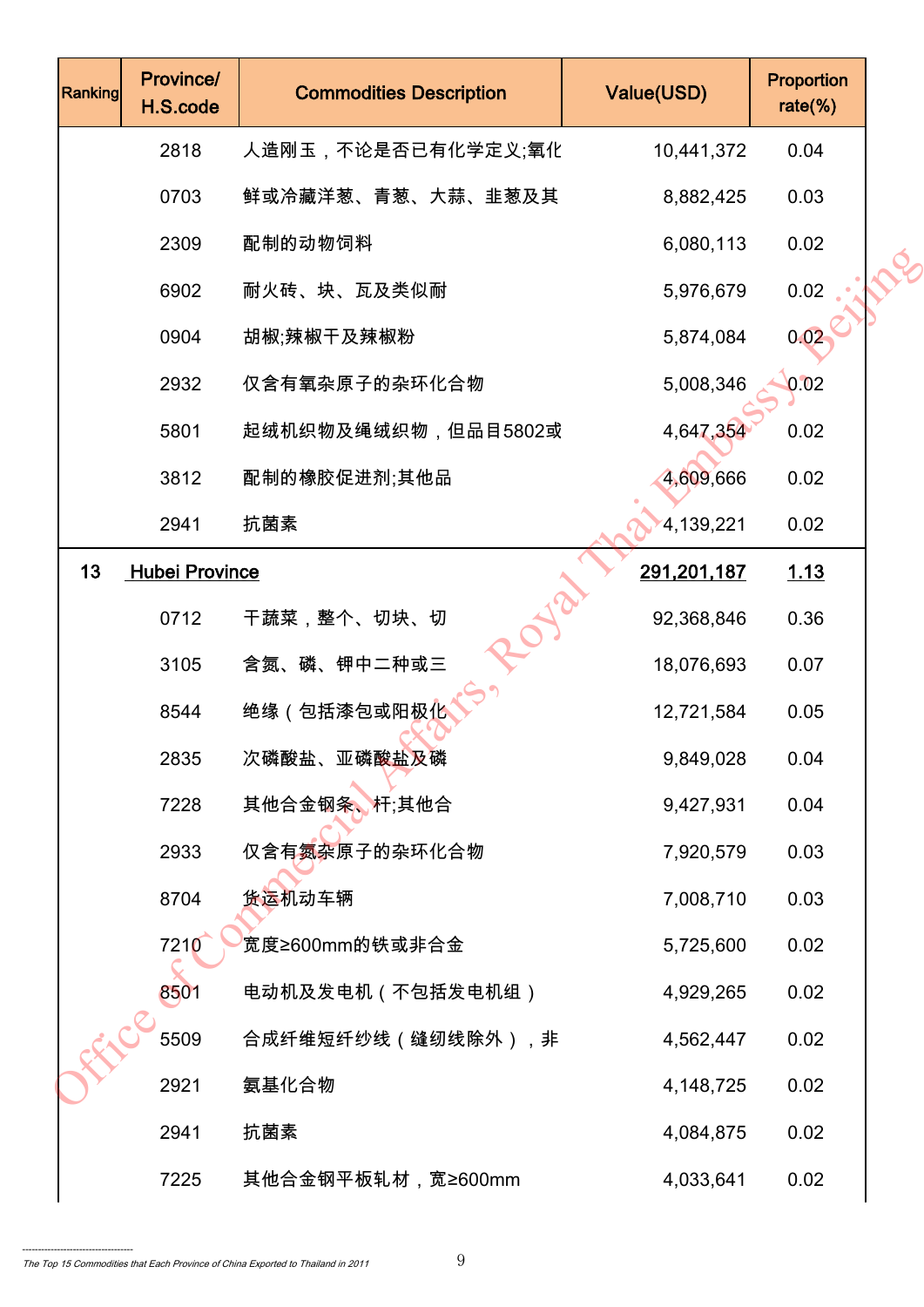| Ranking | Province/<br>H.S.code   | <b>Commodities Description</b> | Value(USD)  | Proportion<br>$rate$ %) |  |
|---------|-------------------------|--------------------------------|-------------|-------------------------|--|
|         | 4706                    | 从回收 (废料)纸或纸板                   | 3,953,072   | 0.02                    |  |
|         | 8708                    | 机动车的零件、附件,品目8701至870!          | 3,800,601   | 0.01                    |  |
| 14      | <b>Anhui Province</b>   |                                | 239,920,405 | 0.93                    |  |
|         | 4602                    | 用编结材料直接编成或用                    | 24,864,138  | 0.10                    |  |
|         | 5503                    | 合成纤维短纤,未梳或未经其他纺前加              | 23,580,712  | 0.09                    |  |
|         | 2906                    | 环醇及其卤化、磺化、硝化或亚硝化衍              | 22,065,556  | 0.09                    |  |
|         | 3105                    | 含氮、磷、钾中二种或三                    | 21,943,709  | 0.09                    |  |
|         | 9403                    | 其他家具及其零件                       | 12,055,658  | 0.05                    |  |
|         | 4421                    | 其他木制品                          | 7,155,543   | 0.03                    |  |
|         | 7304                    | 无缝钢铁管及空心异型材(铸铁的除外              | 7,065,368   | 0.03                    |  |
|         | 2933                    | 仅含有氮杂原子的杂环化合物                  | 6,776,829   | 0.03                    |  |
|         | 2918                    | 含附加含氧基的羧酸及其                    | 5,372,478   | 0.02                    |  |
|         | 2905                    | 无环醇及其卤化、磺化、硝化或亚硝化              | 5,195,479   | 0.02                    |  |
|         | 3808                    | 杀虫剂、杀鼠剂、杀菌剂                    | 4,747,838   | 0.02                    |  |
|         | 7403                    | 未锻轧的精炼铜及铜合金                    | 4,540,230   | 0.02                    |  |
|         | 4706                    | 从回收(废料)纸或纸板                    | 4,102,888   | 0.02                    |  |
|         | 8544                    | 绝缘(包括漆包或阳极化                    | 3,580,602   | 0.01                    |  |
|         | 3206                    | 其他着色料;本章注释3所                   | 3,295,607   | 0.01                    |  |
| 15      | <b>Jiangxi Province</b> |                                | 234,315,801 | 0.91                    |  |
|         | 7202                    | 铁合金                            | 38,666,034  | 0.15                    |  |
|         | 3604                    | 烟花、爆竹、信号弹、降                    | 19,254,288  | 0.07                    |  |
|         | 8708                    | 机动车的零件、附件,品目8701至870!          | 19,119,795  | 0.07                    |  |
|         | 7228                    | 其他合金钢条、杆;其他合                   | 17,785,667  | 0.07                    |  |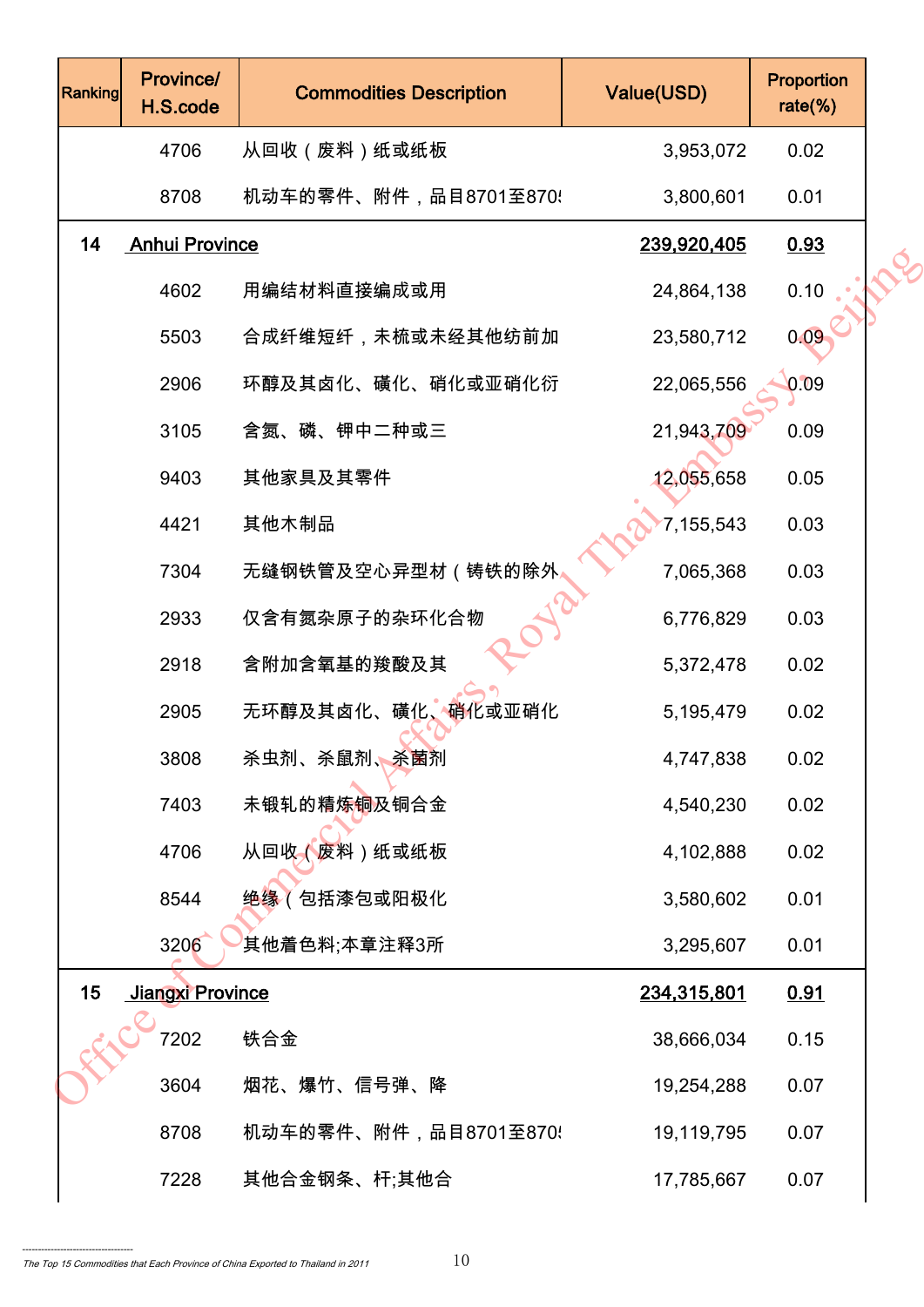| Ranking | Province/<br>H.S.code | <b>Commodities Description</b>                | Value(USD)  | Proportion<br>rate $(\%)$ |  |
|---------|-----------------------|-----------------------------------------------|-------------|---------------------------|--|
|         | 2306                  | 品目2304或2305以外的提                               | 10,081,099  | 0.04                      |  |
|         | 9403                  | 其他家具及其零件                                      | 9,961,268   | 0.04                      |  |
|         | 2803                  | 碳(碳黑及其他品目未列名的其他形态                             | 9,050,607   | 0.04                      |  |
|         | 5504                  | 人造纤维短纤,未梳或未经其他纺前加                             | 5,885,389   | 0.02                      |  |
|         | 0805                  | 鲜或干的柑桔属水果                                     | 5,787,291   | 0.02                      |  |
|         | 2922                  | 含氧基氨基化合物                                      | 4,274,633   | 0.02                      |  |
|         | 6601                  | 雨伞及阳伞(包括手杖伞、庭园用伞及                             | 3,776,634   | 0.01                      |  |
|         | 6212                  | 胸罩、腹带、紧身胸衣、                                   | 3,657,406   | 0.01                      |  |
|         | 5311                  | 其他纺织用植物纤维机织物;纸纱线机织                            | 3,606,744   | 0.01                      |  |
|         | 3206                  | 其他着色料;本章注释3所                                  | 3,319,239   | 0.01                      |  |
|         | 1604                  | 制作或保藏的鱼;鲟鱼子酱及鱼卵制 <u>的</u> 鲟                   | 3,275,000   | 0.01                      |  |
| 16      | Chongqing             |                                               | 208,611,733 | 0.81                      |  |
|         | 8471                  | 自动数据处理设备及其部                                   | 52,485,032  | 0.20                      |  |
|         | 8711                  | 摩托车(包括机器脚踏两                                   | 15,329,806  | 0.06                      |  |
|         | 8504                  | 变压器、静止式变流器(例如整流器)                             | 12,682,884  | 0.05                      |  |
|         | 8407                  | 点燃往复式或旋转式活塞内燃发动机                              | 10,427,343  | 0.04                      |  |
|         | 8708                  | <del>机动</del> 车的零件、附件,品目8701至870 <del>.</del> | 8,481,223   | 0.03                      |  |
|         | 8408                  | 压燃式活塞内燃发动机(柴油或半柴油                             | 7,046,838   | 0.03                      |  |
|         | 5503                  | 合成纤维短纤,未梳或未经其他纺前加                             | 6,363,021   | 0.02                      |  |
|         | 9032                  | 自动调节或控制仪器及装置                                  | 6,302,150   | 0.02                      |  |
|         | 7606                  | 铝板、片及带,厚度>0.2mm                               | 6,077,065   | 0.02                      |  |
|         | 2836                  | 碳酸盐;过碳酸盐;含氨基甲酸铵的商品                            | 5,547,729   | 0.02                      |  |
|         | 2841                  | 金属酸盐及过金属酸盐                                    | 5,027,291   | 0.02                      |  |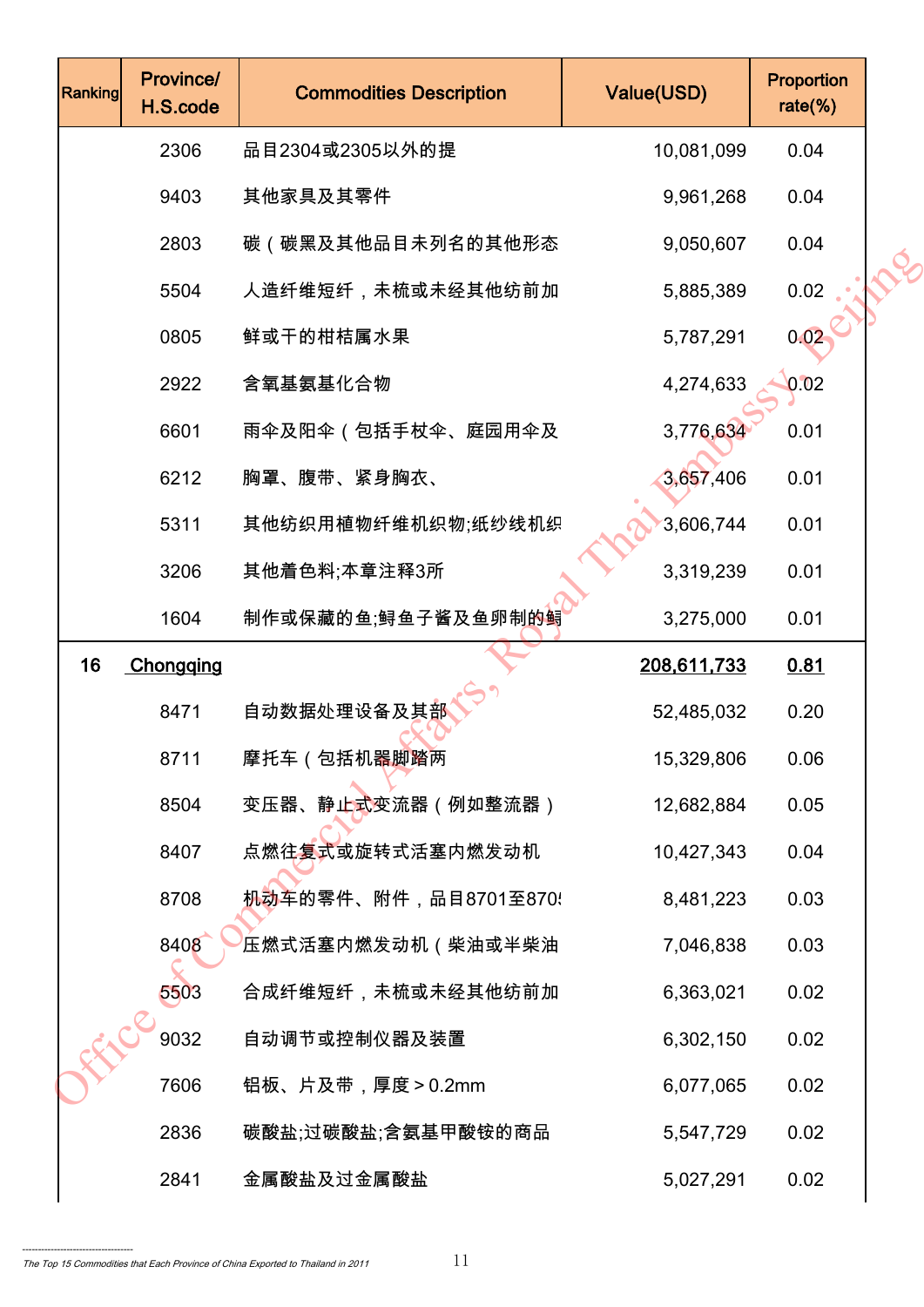| <b>Ranking</b> | Province/<br>H.S.code | <b>Commodities Description</b>          | Value(USD)         | <b>Proportion</b><br>$rate$ %) |  |
|----------------|-----------------------|-----------------------------------------|--------------------|--------------------------------|--|
|                | 3206                  | 其他着色料;本章注释3所                            | 4,290,571          | 0.02                           |  |
|                | 2915                  | 饱和无环一元羧酸及其酸                             | 3,890,467          | 0.02                           |  |
|                | 8483                  | 传动轴(包括凸轮轴及曲                             | 3,683,362          | 0.01                           |  |
|                | 8512                  | 自行车或机动车辆用的电                             | 3,437,545          | 0.01                           |  |
| 17             |                       | <b>Guangxi Zhuang Autonomous Region</b> | 198,057,203        | <u>0.77</u>                    |  |
|                | 2809                  | 五氧化二磷;磷酸;多磷酸,不论是否已                      | 31,499,650         | 0.12                           |  |
|                | 2804                  | 氢、稀有气体及其他非金属                            | 21,014,018         | 0.08                           |  |
|                | 2526                  | 天然冻石,不论是否粗加                             | 15,584,351         | 0.06                           |  |
|                | 3105                  | 含氮、磷、钾中二种或三                             | 14,956,864         | 0.06                           |  |
|                | 2823                  | 钛的氧化物                                   | 8,344,546          | 0.03                           |  |
|                | 7606                  | 铝板、片及带,厚度>0.2mm                         | 8,302,481          | 0.03                           |  |
|                | 8429                  | 机动推土机、侧铲推土机                             | 7,712,751          | 0.03                           |  |
|                | 8438                  | 本章其他品目未列名的食                             | 5,190,060          | 0.02                           |  |
|                | 8477                  | 本章其他品目未列名的橡胶或塑料及其                       | 5,125,073          | 0.02                           |  |
|                | 3806                  | 松香和树脂酸及衍生物;松香精及松香油                      | 4,506,748          | 0.02                           |  |
|                | 3102                  | 矿物氮肥及化学氮肥                               | 4,440,426          | 0.02                           |  |
|                | 2820                  | 锰的氧化物                                   | 4,350,779          | 0.02                           |  |
|                | 7104                  | 合成或再造宝石或半宝石                             | 3,966,655          | 0.02                           |  |
|                | 3206                  | 其他着色料;本章注释3所                            | 3,482,526          | 0.01                           |  |
|                | 8421                  | 离心机,包括离心干燥剂                             | 3,201,592          | 0.01                           |  |
| 18             | <b>Hunan Province</b> |                                         | <u>197,695,536</u> | 0.77                           |  |
|                | 8705                  | 特殊用途的机动车辆(例                             | 21,724,759         | 0.08                           |  |
|                | 7304                  | 无缝钢铁管及空心异型材(铸铁的除外                       | 16,666,767         | 0.06                           |  |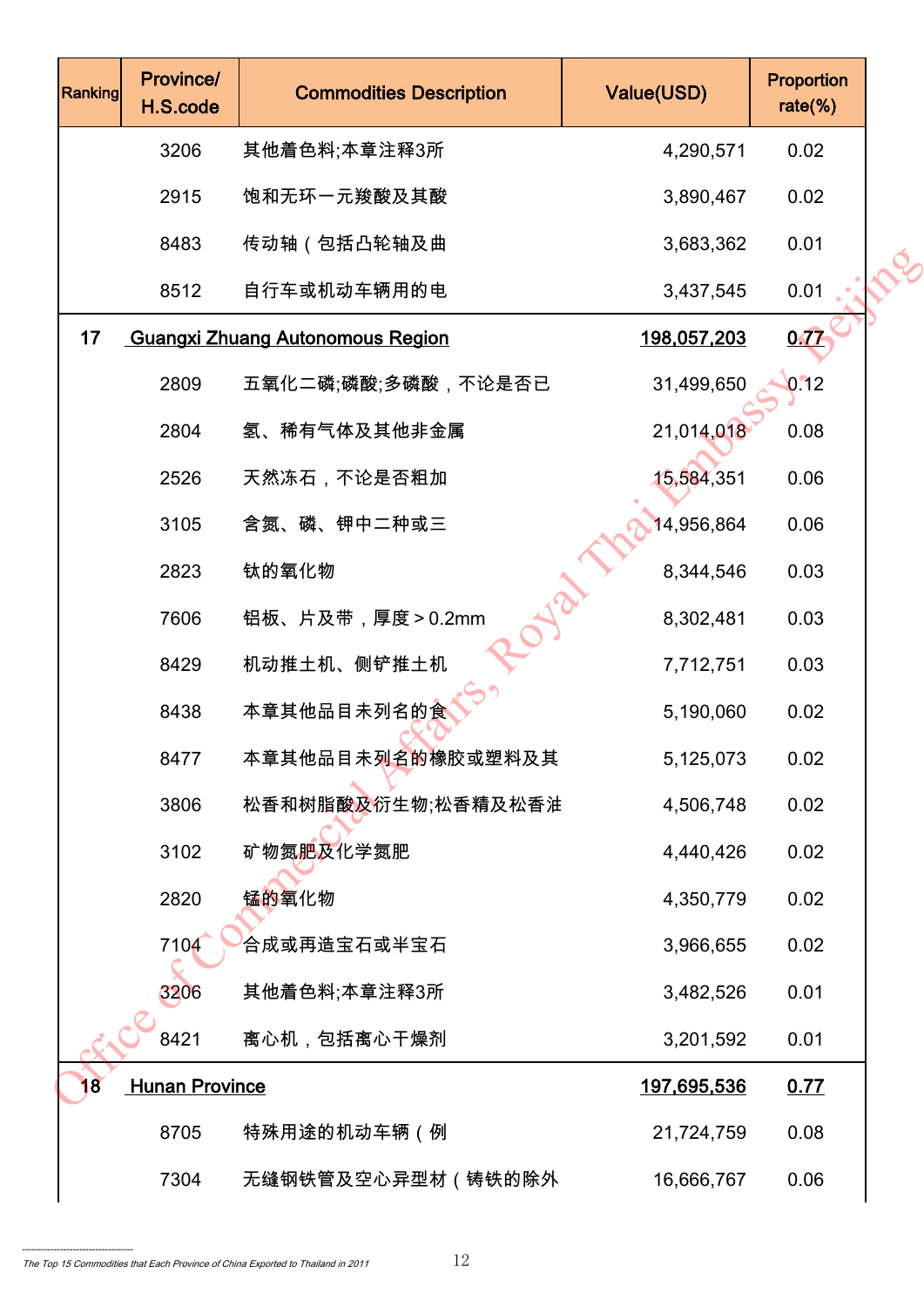| <b>Ranking</b> | Province/<br>H.S.code   | <b>Commodities Description</b> | Value(USD)  | <b>Proportion</b><br>$rate$ %) |  |
|----------------|-------------------------|--------------------------------|-------------|--------------------------------|--|
|                | 8477                    | 本章其他品目未列名的橡胶或塑料及其              | 14,024,805  | 0.05                           |  |
|                | 3604                    | 烟花、爆竹、信号弹、降                    | 13,356,126  | 0.05                           |  |
|                | 9403                    | 其他家具及其零件                       | 10,336,062  | 0.04                           |  |
|                | 4802                    | 书写、印刷或类似用途的                    | 9,211,027   | 0.04                           |  |
|                | 4202                    | 衣箱、提箱、小手袋、公                    | 8,755,852   | 0.03                           |  |
|                | 7225                    | 其他合金钢平板轧材,宽≥600mm              | 8,287,432   | 0.03                           |  |
|                | 2008                    | 用其他方法制作或保藏的                    | 6,816,016   | 0.03                           |  |
|                | 7227                    | 不规则盘卷的其他合金钢热轧条、杆               | 4,244,643   | 0.02                           |  |
|                | 8528                    | 监视器及投影机,未装电                    | 3,676,366   | 0.01                           |  |
|                | 8534                    | 印刷电路                           | 3,653,858   | 0.01                           |  |
|                | 2804                    | 氢、稀有气体及其他非金属                   | 3,586,400   | 0.01                           |  |
|                | 2829                    | 氯酸盐及高氯酸盐;溴酸盐及过溴酸盐;             | 3,441,984   | 0.01                           |  |
|                | 4419                    | 木制餐具及厨房用具                      | 3,437,983   | 0.01                           |  |
| 19             | <b>Sichuan Province</b> |                                | 186,330,136 | 0.73                           |  |
|                | 8505                    | 电磁铁;永磁铁及磁化后准                   | 26,029,736  | 0.10                           |  |
|                | 2804                    | 氢、稀有气体及其他非金属                   | 18,823,984  | 0.07                           |  |
|                | 8430                    | 泥土、矿物或矿石的运送                    | 18,433,315  | 0.07                           |  |
|                | 7304                    | 无缝钢铁管及空心异型材(铸铁的除外              | 10,334,294  | 0.04                           |  |
|                | 3206                    | 其他着色料;本章注释3所                   | 9,000,359   | 0.04                           |  |
|                | 8471                    | 自动数据处理设备及其部                    | 8,455,817   | 0.03                           |  |
|                | 2835                    | 次磷酸盐、亚磷酸盐及磷                    | 8,006,673   | 0.03                           |  |
|                | 2933                    | 仅含有氮杂原子的杂环化合物                  | 6,298,715   | 0.02                           |  |
|                | 3105                    | 含氮、磷、钾中二种或三                    | 5,847,043   | 0.02                           |  |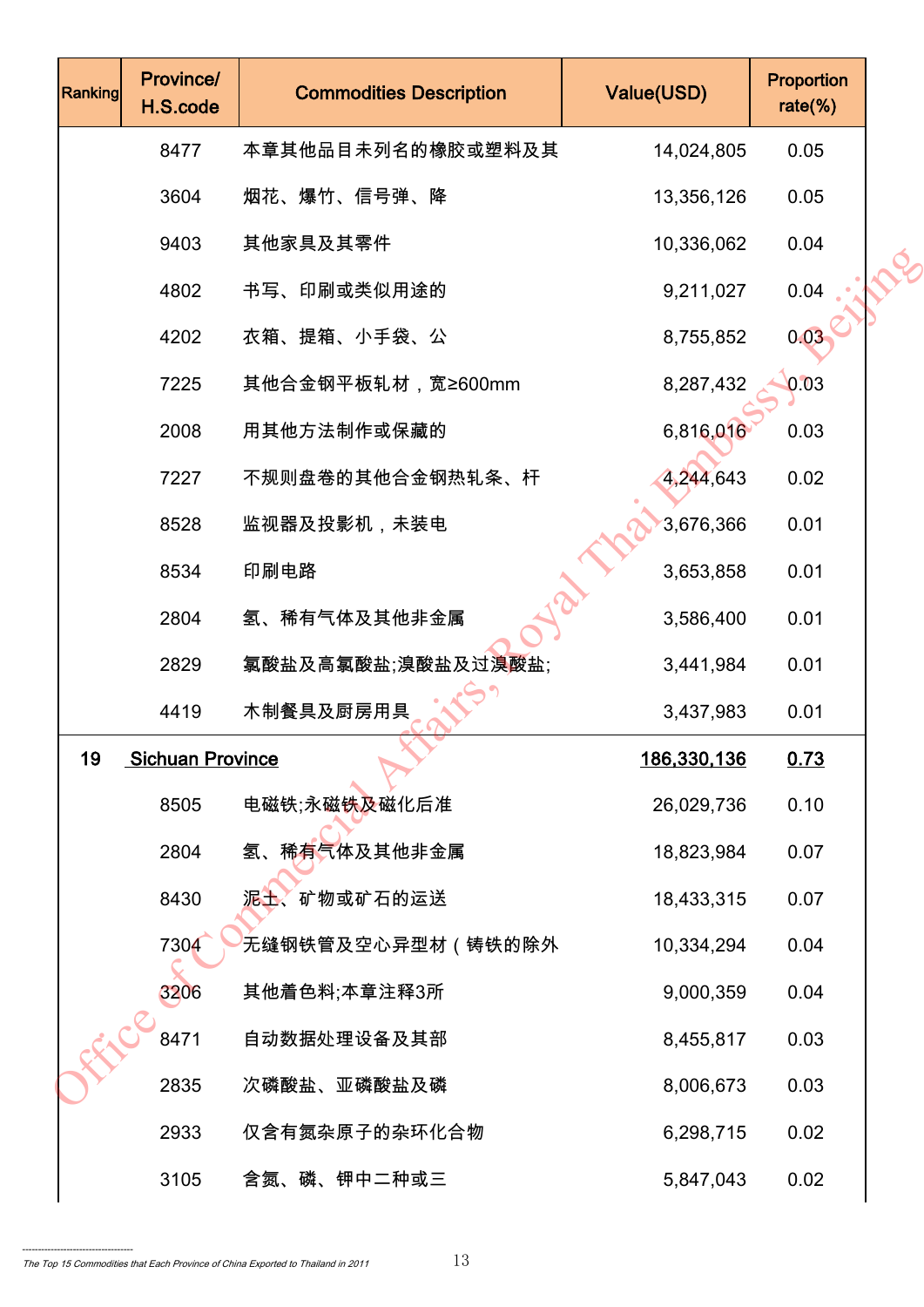| Ranking | Province/<br>H.S.code   | <b>Commodities Description</b>          | Value(USD)         | Proportion<br>$rate$ %) |  |
|---------|-------------------------|-----------------------------------------|--------------------|-------------------------|--|
|         | 8517                    | 电话机,包括用于蜂窝网                             | 4,534,560          | 0.02                    |  |
|         | 0703                    | 鲜或冷藏洋葱、青葱、大蒜、韭葱及其                       | 3,966,397          | 0.02                    |  |
|         | 3808                    | 杀虫剂、杀鼠剂、杀菌剂                             | 3,391,830          | 0.01                    |  |
|         | 2833                    | 硫酸盐;矾;过硫酸盐                              | 2,640,621          | 0.01                    |  |
|         | 2106                    | 其他品目未列名的食品                              | 2,617,301          | 0.01                    |  |
|         | 8544                    | 绝缘(包括漆包或阳极化                             | 2,425,978          | 0.01                    |  |
| 20      | <b>Guizhou Province</b> |                                         | 157,533,661        | 0.61                    |  |
|         | 3105                    | 含氮、磷、钾中二种或三                             | 111,020,532        | 0.43                    |  |
|         | 2809                    | 五氧化二磷;磷酸;多磷酸,不论是否已                      | 15,530,349         | 0.06                    |  |
|         | 4011                    | 新的充气橡胶轮胎                                | 7,658,115          | 0.03                    |  |
|         | 2818                    | 人造刚玉,不论是否已有化学定义; <mark>氧</mark> {       | 3,675,907          | 0.01                    |  |
|         | 3102                    | 矿物氮肥及化学氮肥                               | 2,724,624          | 0.01                    |  |
|         | 2208                    | 未改性乙醇,按容量计酒                             | 2,604,512          | 0.01                    |  |
|         | 6804                    | 未装支架的石磨、石碾、                             | 1,972,966          | 0.01                    |  |
|         | 2804                    | 氢、稀有气体及其他非金属                            | 1,901,066          | 0.01                    |  |
|         | 2511                    | 天然硫酸钡(重晶石);天                            | 1,802,966          | 0.01                    |  |
|         | 2836                    | 碳酸盐;过碳酸盐;含氨基甲酸铵的商品                      | 1,520,743          | 0.01                    |  |
|         | 8421                    | 离心机,包括离心干燥剂                             | 1,145,305          | 0.00                    |  |
|         | 2835                    | 次磷酸盐、亚磷酸盐及磷                             | 681,498            | 0.00                    |  |
|         | 3824                    | 铸模及铸芯用粘合剂;其他                            | 662,996            | 0.00                    |  |
|         | 2833                    | 硫酸盐;矾;过硫酸盐                              | 591,401            | 0.00                    |  |
|         | 7312                    | 非绝缘的钢铁绞股线、绳、缆、编带、                       | 475,104            | 0.00                    |  |
| 21      |                         | <b>Inner Mongolia Autonomous Region</b> | <u>155,917,864</u> | 0.61                    |  |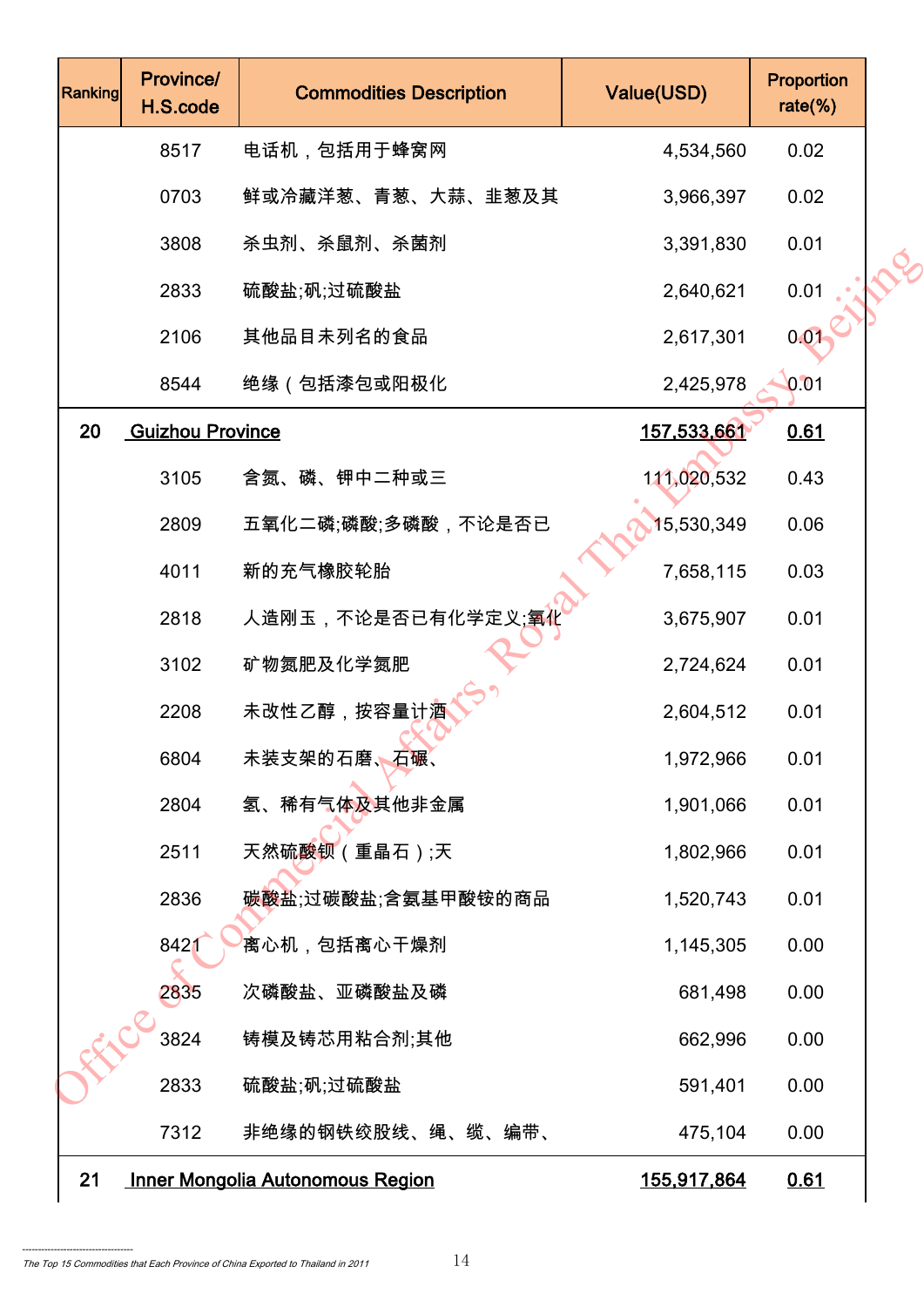| <b>Ranking</b> | Province/<br>H.S.code   | <b>Commodities Description</b> | Value(USD)         | <b>Proportion</b><br>$rate$ %) |  |
|----------------|-------------------------|--------------------------------|--------------------|--------------------------------|--|
|                | 7227                    | 不规则盘卷的其他合金钢热轧条、杆               | 66,331,433         | 0.26                           |  |
|                | 2922                    | 含氧基氨基化合物                       | 28,543,426         | 0.11                           |  |
|                | 7302                    | 铁道及电车道铺轨用钢铁                    | 12,106,626         | 0.05                           |  |
|                | 2804                    | 氢、稀有气体及其他非金属                   | 10,668,100         | 0.04                           |  |
|                | 2849                    | 碳化物,不论是否已有化学定义                 | 6,722,171          | 0.03                           |  |
|                | 7228                    | 其他合金钢条、杆;其他合                   | 5,243,003          | 0.02                           |  |
|                | 2846                    | 稀土金属、钇、钪及其混合物的无机或              | 4,481,670          | 0.02                           |  |
|                | 2941                    | 抗菌素                            | 3,188,963          | 0.01                           |  |
|                | 3802                    | 活性碳;活性天然矿产品;动物炭黑,包             | 2,901,994          | 0.01                           |  |
|                | 7304                    | 无缝钢铁管及空心异型材(铸铁的除外              | 2,559,495          | 0.01                           |  |
|                | 2002                    | 番茄,用醋或醋酸以外的其他方法制作              | 1,676,489          | 0.01                           |  |
|                | 1108                    | 淀粉;菊粉                          | 1,299,457          | 0.01                           |  |
|                | 7210                    | 宽度≥600mm的铁或非合                  | 1,198,398          | 0.00                           |  |
|                | 3913                    | 初级形状的其他品目未列                    | 1,070,035          | 0.00                           |  |
|                | 7606                    | 铝板、片及带、厚度 > 0.2mm              | 730,978            | 0.00                           |  |
| 22             | <b>Shaanxi Province</b> |                                | <u>116,664,301</u> | 0.45                           |  |
|                | 2922                    | 含氧基氨基化合物                       | 15,286,825         | 0.06                           |  |
|                | 0808                    | 鲜的苹果、梨及榅桲□                     | 15,091,151         | 0.06                           |  |
|                | 8701                    | 牵引车、拖拉机(品目8709的牵引车除            | 15,061,431         | 0.06                           |  |
|                | 3206                    | 其他着色料;本章注释3所                   | 10,080,539         | 0.04                           |  |
|                | 8414                    | 空气泵或真空泵、空气及                    | 6,903,914          | 0.03                           |  |
|                | 5513                    | 合成纤维短纤纺制的机织                    | 4,846,135          | 0.02                           |  |
|                | 5208                    | 棉机织物,按重量计含棉量≥85%,每             | 4,037,539          | 0.02                           |  |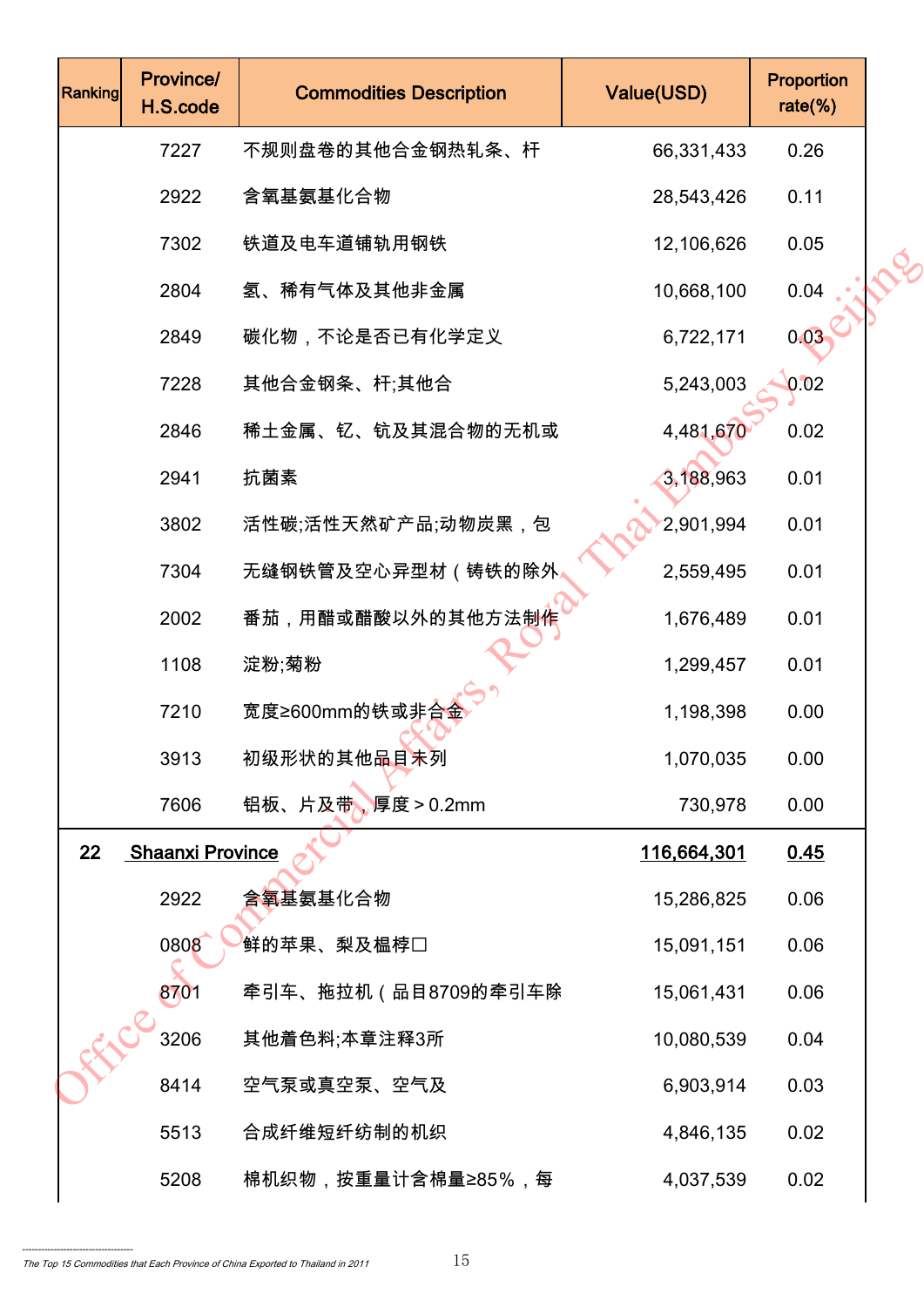| Ranking | Province/<br>H.S.code  | <b>Commodities Description</b> | Value(USD) | Proportion<br>$rate$ %) |  |
|---------|------------------------|--------------------------------|------------|-------------------------|--|
|         | 0703                   | 鲜或冷藏洋葱、青葱、大蒜、韭葱及其              | 3,452,681  | 0.01                    |  |
|         | 4706                   | 从回收(废料)纸或纸板                    | 2,965,542  | 0.01                    |  |
|         | 8548                   | 原电池、原电池组和蓄电                    | 2,519,349  | 0.01                    |  |
|         | 8531                   | 电气音响或视觉信号装置                    | 2,071,511  | 0.01                    |  |
|         | 8413                   | 液体泵,不论是否装有计量装置;液体提             | 2,014,579  | 0.01                    |  |
|         | 2804                   | 氢、稀有气体及其他非金属                   | 1,945,300  | 0.01                    |  |
|         | 8517                   | 电话机,包括用于蜂窝网                    | 1,690,982  | 0.01                    |  |
|         | 8104                   | 镁及其制品,包括废碎料                    | 1,578,127  | 0.01                    |  |
| 23      | <b>Shanxi Province</b> |                                | 81,269,432 | 0.32                    |  |
|         | 2704                   | 煤、褐煤或泥煤制成的焦                    | 11,423,184 | 0.04                    |  |
|         | 7219                   | 不锈钢平板轧材,宽度≥600mm               | 9,875,976  | 0.04                    |  |
|         | 2803                   | 碳(碳黑及其他品目未列名的其他形态              | 8,227,109  | 0.03                    |  |
|         | 8529                   | 专用于或主要用于品目8525至8528所列          | 6,953,780  | 0.03                    |  |
|         | 2508                   | 其他粘土(不包括品目680                  | 3,940,749  | 0.02                    |  |
|         | 8455                   | 金属轧机及其轧辊                       | 3,804,276  | 0.01                    |  |
|         | 7307                   | 钢铁管子附件(例如, 接头、肘管、管             | 3,685,293  | 0.01                    |  |
|         | 2834                   | 亚硝酸盐 硝酸盐                       | 3,302,768  | 0.01                    |  |
|         | 0808                   | 鲜的苹果、梨及榅桲□                     | 3,271,667  | 0.01                    |  |
|         | 8545                   | 碳电极、碳刷、灯碳棒、                    | 3,026,621  | 0.01                    |  |
|         | 2818                   | 人造刚玉,不论是否已有化学定义;氧化             | 2,378,639  | 0.01                    |  |
|         | 8104                   | 镁及其制品,包括废碎料                    | 1,824,841  | 0.01                    |  |
|         | 2507                   | 高岭土及类似土,不论是否锻烧                 | 1,757,795  | 0.01                    |  |
|         | 3204                   | 有机合成着色料,不论是                    | 1,368,819  | 0.01                    |  |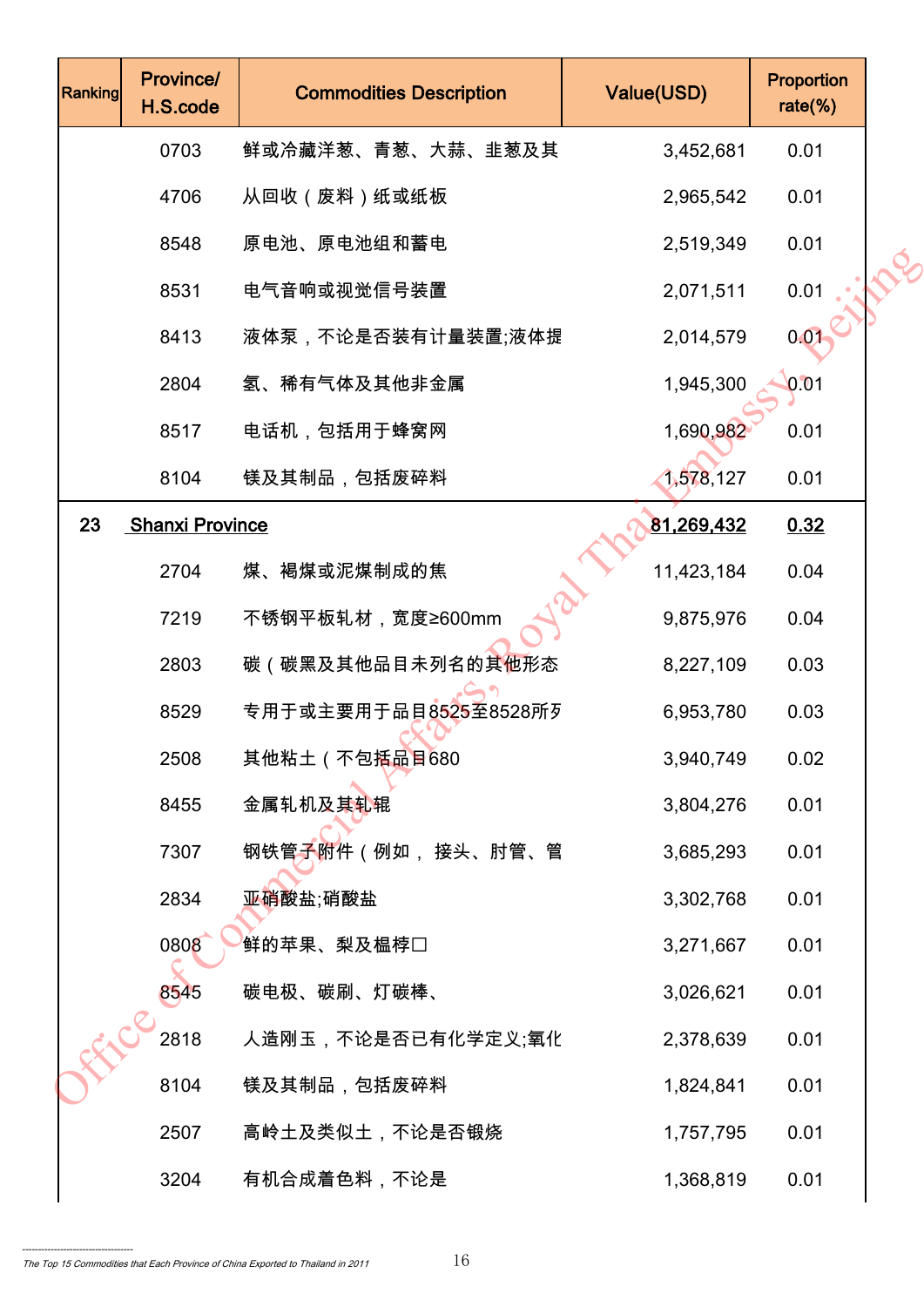| Ranking | Province/<br>H.S.code | <b>Commodities Description</b>       | Value(USD) | Proportion<br>$rate$ %) |  |
|---------|-----------------------|--------------------------------------|------------|-------------------------|--|
|         | 3802                  | 活性碳;活性天然矿产品;动物炭黑,包                   | 1,308,801  | 0.01                    |  |
| 24      |                       | <b>Ningxia Hui Autonomous Region</b> | 59,051,824 | 0.23                    |  |
|         | 8103                  | 钽及其制品,包括废碎料                          | 28,244,229 | 0.11                    |  |
|         | 7202                  | 铁合金                                  | 10,669,242 | 0.04                    |  |
|         | 2941                  | 抗菌素                                  | 8,063,526  | 0.03                    |  |
|         | 3824                  | 铸模及铸芯用粘合剂;其他                         | 5,609,086  | 0.02                    |  |
|         | 2922                  | 含氧基氨基化合物                             | 2,823,633  | 0.01                    |  |
|         | 2849                  | 碳化物,不论是否已有化学定义                       | 2,017,008  | 0.01                    |  |
|         | 3204                  | 有机合成着色料,不论是                          | 322,164    | 0.00                    |  |
|         | 8104                  | 镁及其制品,包括废碎料                          | 274,126    | 0.00                    |  |
|         | 2926                  | 腈基化合物                                | 259,484    | 0.00                    |  |
|         | 3507                  | 酶;其他品目未列名的酶制品                        | 215,707    | 0.00                    |  |
|         | 3802                  | 活性碳;活性天然矿产品;动物炭黑,包                   | 109,337    | 0.00                    |  |
|         | 9403                  | 其他家具及其零件                             | 95,850     | 0.00                    |  |
|         | 3808                  | 杀虫剂、杀鼠剂、杀菌剂                          | 83,600     | 0.00                    |  |
|         | 2009                  | 未发酵及未加酒精的水果                          | 48,374     | 0.00                    |  |
|         | 8459                  | <mark>切削金属的钻床、镗床、</mark>             | 44,540     | 0.00                    |  |
| 25      | <b>Gansu Province</b> |                                      | 48,698,941 | 0.19                    |  |
|         | 0808                  | 鲜的苹果、梨及榅桲囗                           | 29,108,367 | 0.11                    |  |
|         | 8545                  | 碳电极、碳刷、灯碳棒、                          | 4,506,440  | 0.02                    |  |
|         | 1212                  | 鲜、冷、冻或干的刺槐豆                          | 4,299,447  | 0.02                    |  |
|         | 3501                  | 酪蛋白、酪蛋白酸盐及其他酪蛋白衍生                    | 2,075,472  | 0.01                    |  |
|         | 0805                  | 鲜或干的柑桔属水果                            | 1,561,451  | 0.01                    |  |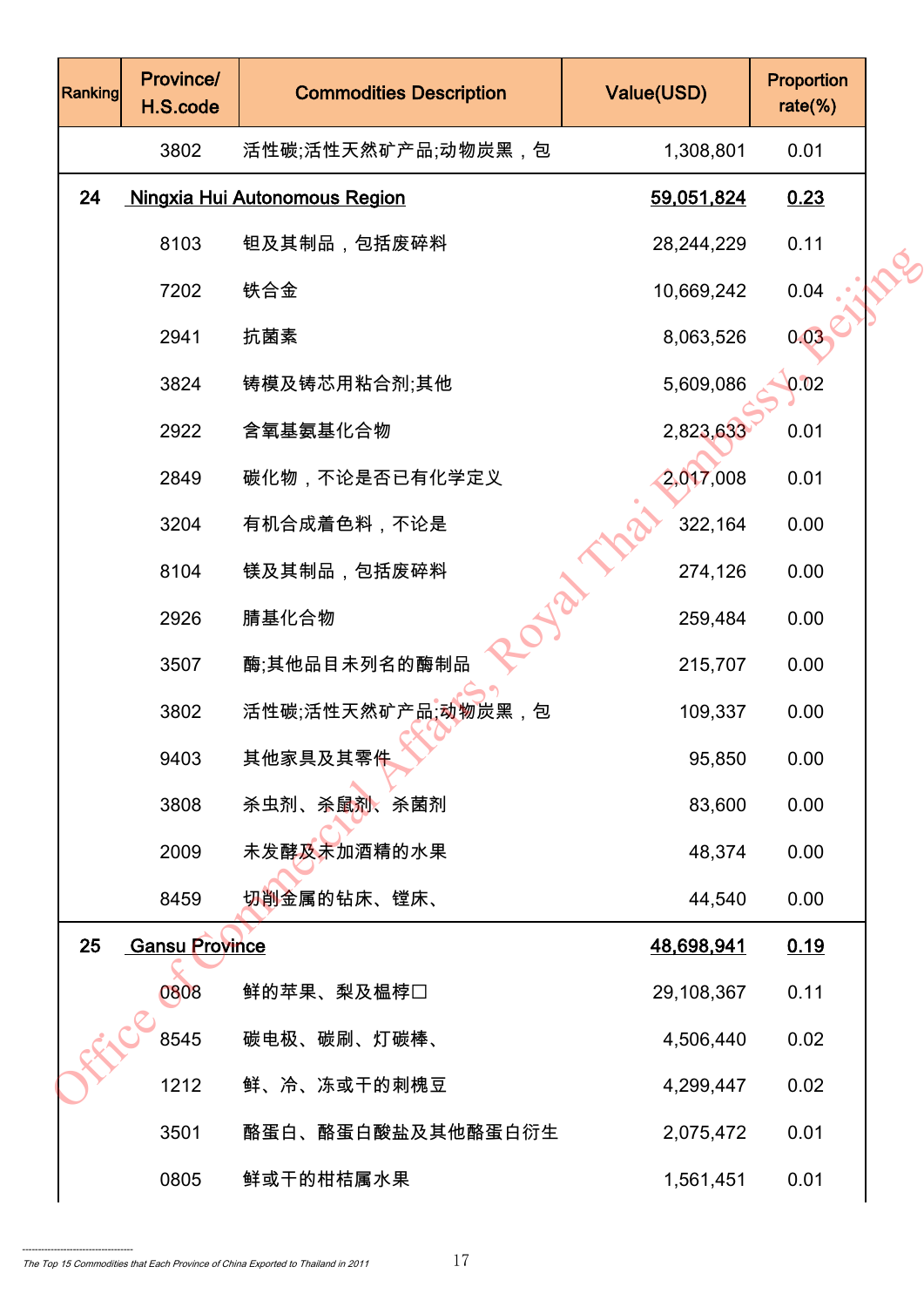| Ranking | Province/<br>H.S.code | <b>Commodities Description</b> | Value(USD) | Proportion<br>$rate$ %) |  |
|---------|-----------------------|--------------------------------|------------|-------------------------|--|
|         | 0810                  | 其他鲜果                           | 1,155,763  | 0.00                    |  |
|         | 1209                  | 种植用的种子、果实及孢子                   | 829,618    | 0.00                    |  |
|         | 3917                  | 塑料制的管子及其附件(例如,接头、              | 812,828    | 0.00                    |  |
|         | 8413                  | 液体泵,不论是否装有计量装置;液体提             | 799,469    | 0.00                    |  |
|         | 7202                  | 铁合金                            | 604,170    | 0.00                    |  |
|         | 5101                  | 未梳的羊毛                          | 493,793    | 0.00                    |  |
|         | 2002                  | 番茄,用醋或醋酸以外的其他方法制作              | 340,700    | 0.00                    |  |
|         | 5515                  | 合成纤维短纤纺制的其他机织物                 | 278,650    | 0.00                    |  |
|         | 3004                  | 由混合或非混合产品构成                    | 256,763    | 0.00                    |  |
|         | 0806                  | 鲜或干的葡萄                         | 239,670    | 0.00                    |  |
| 26      | <b>Jilin Province</b> |                                | 44,766,822 | 0.17                    |  |
|         | 2932                  | 仅含有氧杂原子的杂环化合物                  | 4,304,953  | 0.02                    |  |
|         | 1702                  | 其他固体糖,包括化学纯                    | 3,889,958  | 0.02                    |  |
|         | 7227                  | 不规则盘卷的其他合金钢热轧条、杆               | 3,839,925  | 0.01                    |  |
|         | 1212                  | 鲜、冷、冻或干的刺槐豆                    | 3,447,650  | 0.01                    |  |
|         | 8708                  | 机动车的零件、附件,品目8701至870!          | 2,780,430  | 0.01                    |  |
|         | 7228                  | 其他合金钢条、杆;其他合                   | 2,696,904  | 0.01                    |  |
|         | 9027                  | <sup>'</sup> 理化分析仪器及装置(例       | 2,210,012  | 0.01                    |  |
|         | 8545                  | 碳电极、碳刷、灯碳棒、                    | 2,108,138  | 0.01                    |  |
|         | 0307                  | 带壳或去壳的软体动物,                    | 1,662,566  | 0.01                    |  |
|         | 2922                  | 含氧基氨基化合物                       | 1,503,480  | 0.01                    |  |
|         | 3917                  | 塑料制的管子及其附件(例如,接头、              | 1,471,758  | 0.01                    |  |
|         | 2309                  | 配制的动物饲料                        | 1,365,841  | 0.01                    |  |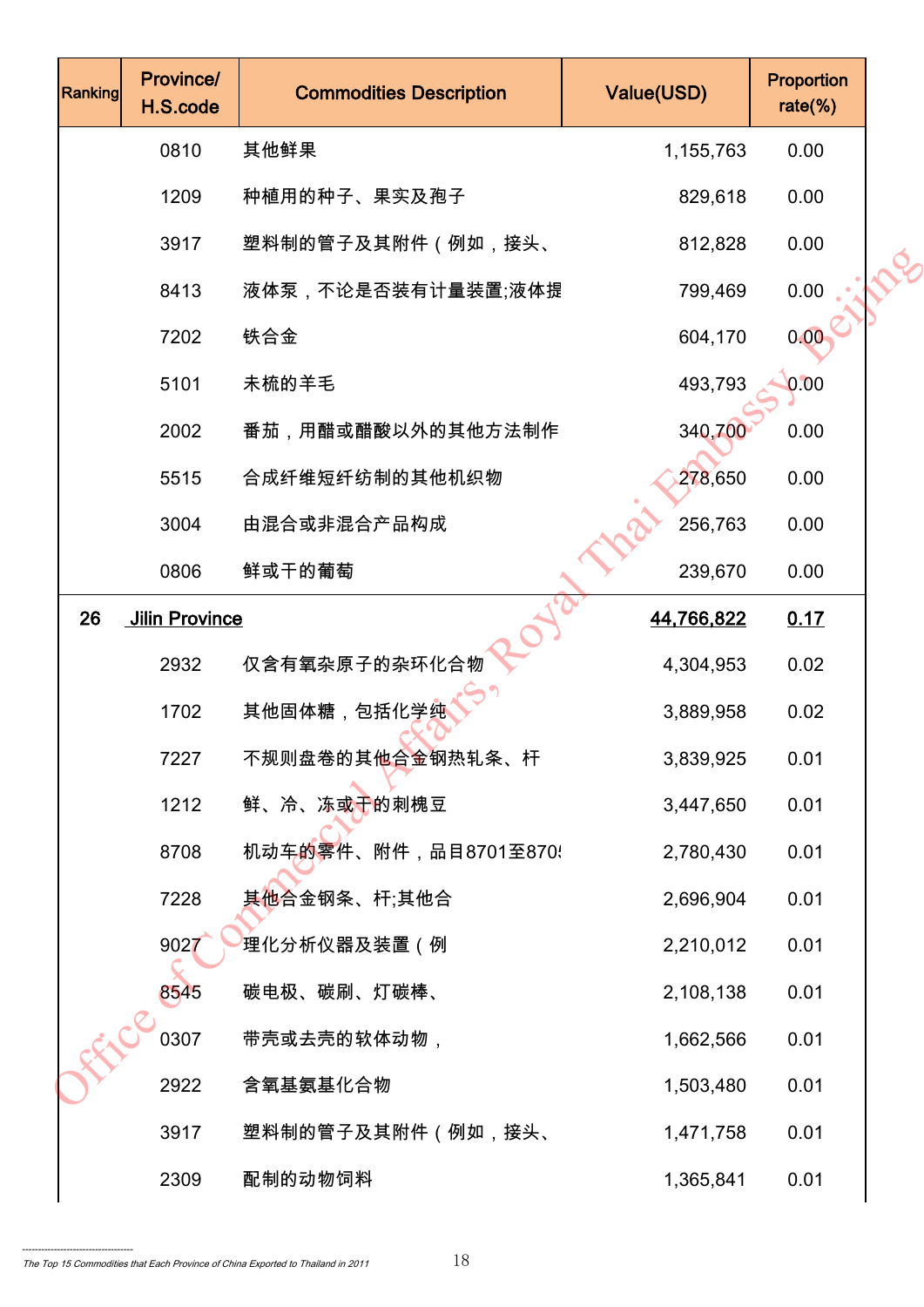| Ranking         | Province/<br>H.S.code        | <b>Commodities Description</b> | Value(USD)        | Proportion<br>$rate$ %) |  |
|-----------------|------------------------------|--------------------------------|-------------------|-------------------------|--|
|                 | 4421                         | 其他木制品                          | 1,075,520         | 0.00                    |  |
|                 | 3503                         | 明胶(包括长方形、正方                    | 904,275           | 0.00                    |  |
|                 | 9401                         | 坐具(包括能作床用的两                    | 884,978           | 0.00                    |  |
| 27              | <b>Hainan Province</b>       |                                | 38,975,293        | 0.15                    |  |
|                 | 3102                         | 矿物氮肥及化学氮肥                      | 11,162,500        | 0.04                    |  |
|                 | 8544                         | 绝缘(包括漆包或阳极化                    | 8,058,119         | 0.03                    |  |
|                 | 7210                         | 宽度≥600mm的铁或非合金                 | 5,571,430         | 0.02                    |  |
|                 | 8901                         | 巡航船、游览船、渡船、                    | 5,180,000         | 0.02                    |  |
|                 | 1302                         | 植物液汁及浸膏;果胶、果                   | 3,447,397         | 0.01                    |  |
|                 | 9403                         | 其他家具及其零件                       | 587,910           | 0.00                    |  |
|                 | 3920                         | olo<br>其他非泡沫塑料的板、片             | 558,808           | 0.00                    |  |
|                 | 4810                         | 成卷或成张矩形(包括正                    | 538,926           | 0.00                    |  |
|                 | 8205                         | 其他品目未列名的手工工                    | 436,524           | 0.00                    |  |
|                 | 8203                         | 钢锉、木锉、钳子 (包括                   | 429,591           | 0.00                    |  |
|                 | 5607                         | 线、绳、索、缆,不论是                    | 407,436           | 0.00                    |  |
|                 | 6104                         | 针或钩织的女式西服套装                    | 390,192           | 0.00                    |  |
|                 | 6212                         | 胸罩、腹带、紧身胸衣、                    | 385,966           | 0.00                    |  |
|                 | 8204                         | <sup>'</sup> 手动扳手及扳钳(包括转       | 188,516           | 0.00                    |  |
|                 | 3902                         | 初级形状的丙烯或其他烯烃聚合物                | 157,500           | 0.00                    |  |
| 28 <sub>1</sub> | <b>Heilongjiang Province</b> |                                | <u>37,722,650</u> | 0.15                    |  |
|                 | 2804                         | 氢、稀有气体及其他非金属                   | 5,776,900         | 0.02                    |  |
|                 | 2712                         | 凡士林;石蜡、微晶石蜡、                   | 4,221,222         | 0.02                    |  |
|                 | 2106                         | 其他品目未列名的食品                     | 3,971,561         | 0.02                    |  |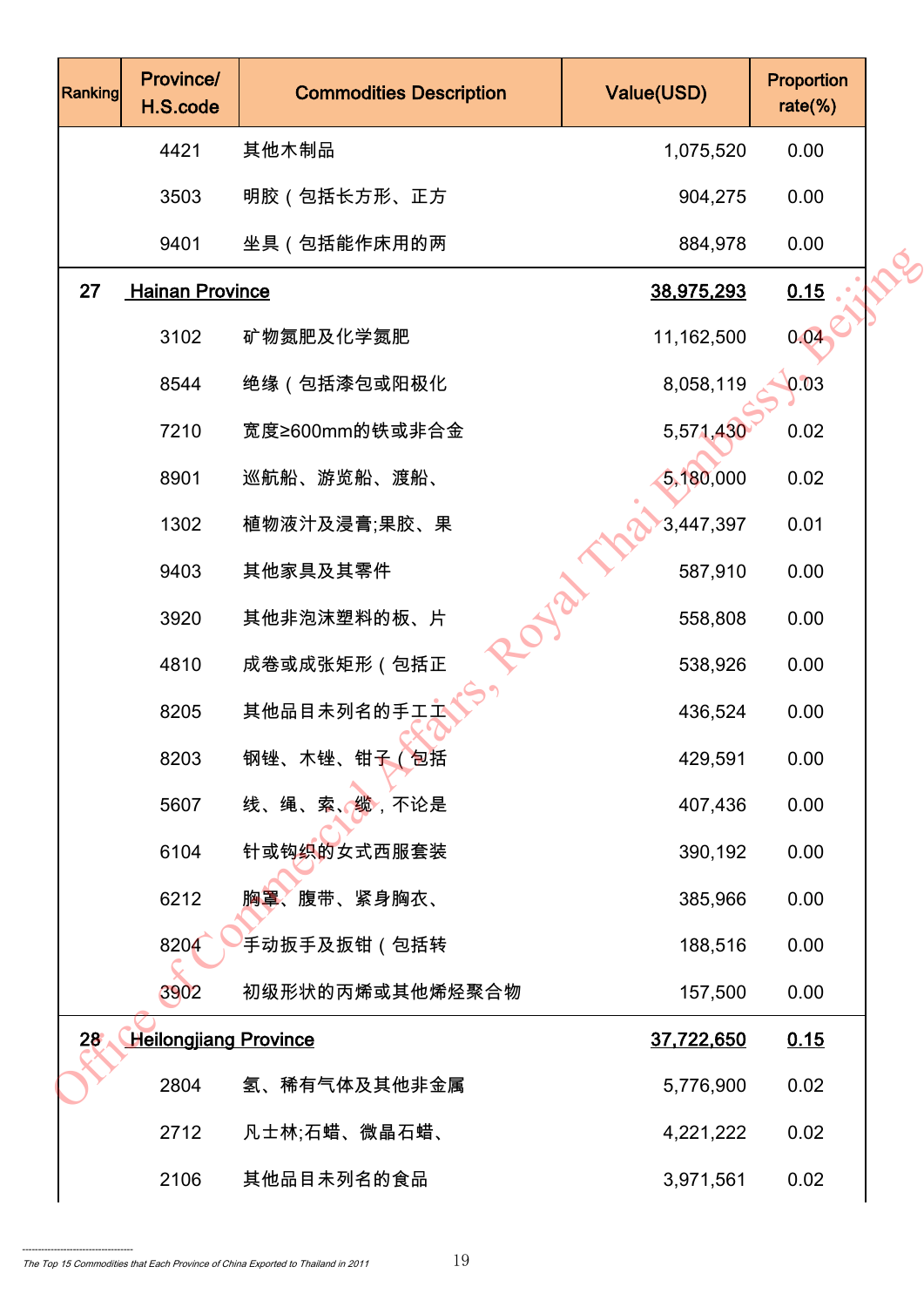| <b>Ranking</b> | Province/<br>H.S.code | <b>Commodities Description</b>          | Value(USD) | Proportion<br>$rate$ %) |  |
|----------------|-----------------------|-----------------------------------------|------------|-------------------------|--|
|                | 1212                  | 鲜、冷、冻或干的刺槐豆                             | 3,669,126  | 0.01                    |  |
|                | 2941                  | 抗菌素                                     | 2,532,147  | 0.01                    |  |
|                | 2004                  | 其他冷冻蔬菜,用醋或醋                             | 2,236,989  | 0.01                    |  |
|                | 4408                  | 饰面用单板(包括刨切积                             | 1,172,472  | 0.00                    |  |
|                | 4421                  | 其他木制品                                   | 1,120,426  | 0.00                    |  |
|                | 9609                  | 铅笔(品目9608的铅笔除                           | 1,080,233  | 0.00                    |  |
|                | 3002                  | 人血;治病、防病或诊断用                            | 1,029,969  | 0.00                    |  |
|                | 5309                  | 亚麻机织物                                   | 932,127    | 0.00                    |  |
|                | 2924                  | 羧基酰胺基化合物;碳酸酰胺基化合物                       | 876,607    | 0.00                    |  |
|                | 2519                  | 天然碳酸镁 (菱镁矿);熔                           | 827,655    | 0.00                    |  |
|                | 8515                  | 电气(包括电热气体)、                             | 705,967    | 0.00                    |  |
|                | 0703                  | 鲜或冷藏洋葱、青葱、大蒜、韭葱及其                       | 646,800    | 0.00                    |  |
| 29             |                       | <b>Xinjiang Urgur Autonomous Region</b> | 33,425,827 | 0.13                    |  |
|                | 0805                  | 鲜或干的柑桔属水果                               | 7,902,573  | 0.03                    |  |
|                | 2002                  | 番茄,用醋或 <mark>醋</mark> 酸以外的其他方法制作        | 6,802,114  | 0.03                    |  |
|                | 0806                  | 鲜或干的葡萄                                  | 5,385,994  | 0.02                    |  |
|                | 2815                  | 氢氧化钠(烧碱);氢氧化                            | 3,221,481  | 0.01                    |  |
|                | 1212                  | 鲜、冷、冻或干的刺槐豆                             | 2,452,995  | 0.01                    |  |
|                | 1206                  | 葵花子,不论是否破碎                              | 1,866,104  | 0.01                    |  |
|                | 2830                  | 硫化物;多硫化物,不论是否已有化学定                      | 1,320,691  | 0.01                    |  |
|                | 0808                  | 鲜的苹果、梨及榅桲□                              | 568,202    | 0.00                    |  |
|                | 0810                  | 其他鲜果                                    | 521,209    | 0.00                    |  |
|                | 2710                  | 石油及从沥青矿物提取的                             | 501,341    | 0.00                    |  |